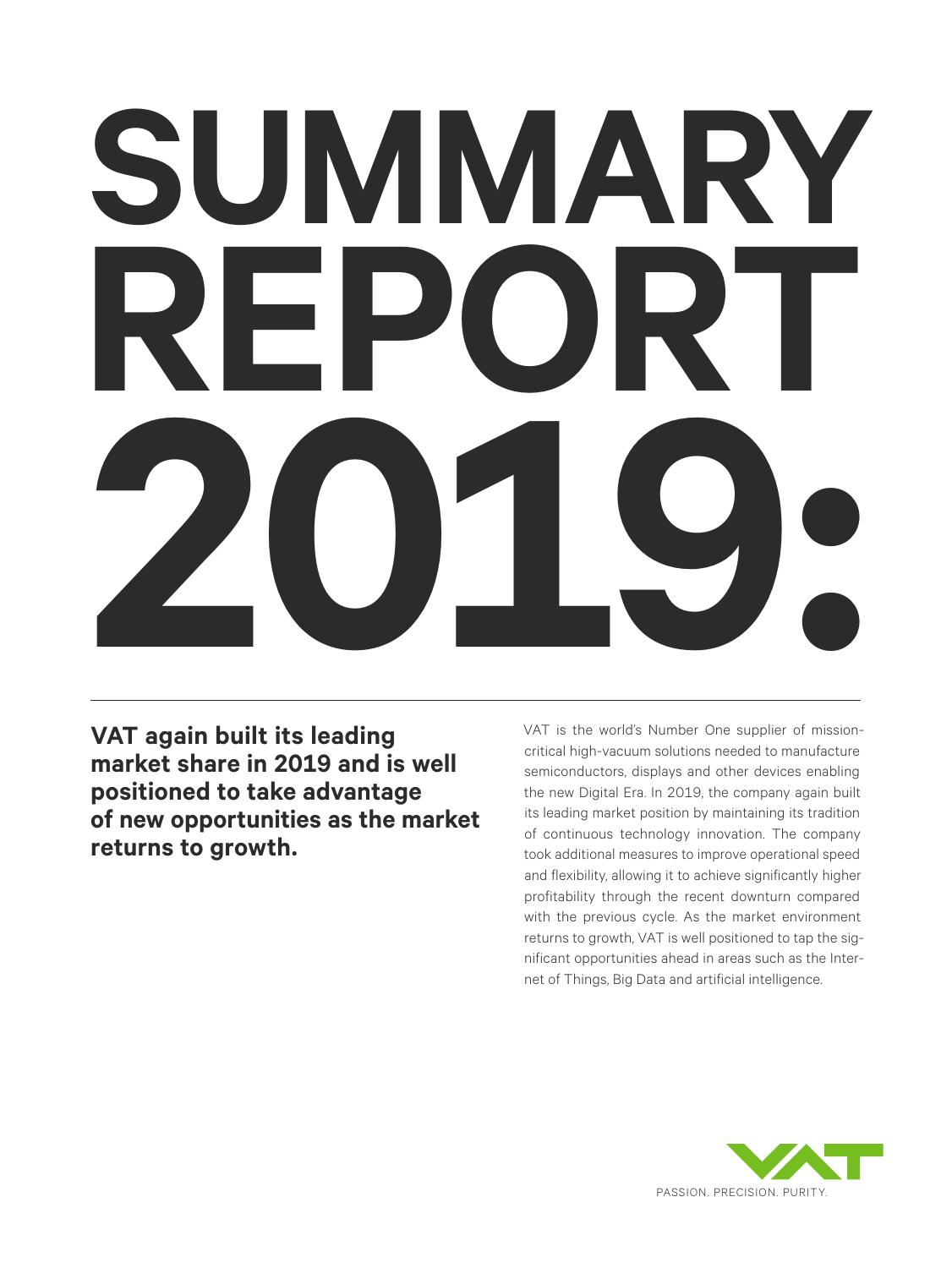# Key figures

| In CHF million                              | 2019  | 2018  | Change   |
|---------------------------------------------|-------|-------|----------|
|                                             |       |       |          |
| Order intake                                | 585.0 | 648.0 | $-9.7%$  |
| Order backlog as of December 31             | 114.5 | 113.6 | 0.8%     |
| Net sales                                   | 570.4 | 698.1 | $-18.3%$ |
| Gross profit                                | 345.4 | 419.5 | $-17.7%$ |
| Gross profit margin                         | 60.6% | 60.1% |          |
| <b>EBITDA</b>                               | 154.0 | 215.2 | $-28.4%$ |
| EBITDA margin                               | 27.0% | 30.8% |          |
| EBIT                                        | 107.7 | 179.7 | $-40.1%$ |
| EBIT margin                                 | 18.9% | 25.7% |          |
| Net income                                  | 74.8  | 135.7 | $-44.9%$ |
| Net income margin                           | 13.1% | 19.4% |          |
| Basic earnings per share (in CHF)           | 2.50  | 4.53  | $-45.0%$ |
| Diluted earnings per share (in CHF)         | 2.49  | 4.52  | $-44.9%$ |
| Cash flow from operating activities         | 157.7 | 171.7 | $-8.2%$  |
| Capex <sup>1</sup>                          | 18.0  | 48.0  | $-62.5%$ |
| Capex margin                                | 3.2%  | 6.9%  |          |
| Free cash flow <sup>2</sup>                 | 139.9 | 123.9 | 12.9%    |
| Free cash flow margin                       | 24.5% | 17.7% |          |
| Free cash flow conversion rate <sup>3</sup> | 90.8% | 57.5% |          |
| Free cash flow to equity <sup>4</sup>       | 135.4 | 119.6 | 13.2%    |

| As of December 31<br>In CHF million | 2019  | 2018   |          |
|-------------------------------------|-------|--------|----------|
|                                     |       |        |          |
| Total assets                        | 972.7 | 968.2  | 0.5%     |
| <b>Total liabilities</b>            | 449.2 | 404.0  | 11.2%    |
| Equity                              | 523.4 | 564.2  | $-7.2%$  |
| Net debt                            | 144.3 | 147.6  | $-2.2%$  |
| Net debt/EBITDA                     | 0.9   | 0.7    | 36.6%    |
| Invested capital <sup>5</sup>       | 356.1 | 358.3  | $-0.6%$  |
| NOPAT <sup>6</sup>                  | 101.7 | 155.2  | $-34.5%$ |
| Return on invested capital (ROIC)   | 28.6% | 43.3%  |          |
| Dividend per share <sup>7</sup>     | 4.00  | 4.00   |          |
| Payout ratio <sup>8</sup>           | 88.6% | 100.4% |          |
| Number of employees <sup>9</sup>    | 1,810 | 1.712  | 98       |

- 1 Capex comprises purchases of property, plant and equipment, and intangible assets and proceeds from sale of property, plant and equipment. 2 Free cash flow is calculated as cash flow from operating activities minus cash flow
- from investing activities.
- 3 The free cash flow conversion rate is calculated as free cash flow as a percentage of EBITDA.
- 4 Free cash flow to equity is calculated as cash flow from operating activities less cash flow from investing activities less interest paid and the current portion of loan and borrowings due at the end of the period. 5 Invested capital is defined as total assets (excluding current income tax receivables,
- goodwill, acquired technology & customer relationships, brands & trademarks and deferred income taxes) less non-current liabilities (excluding loans & borrowings and deferred income tax liabilities). less current liabilities (excluding loans & borrowings and deferred income tax liabilities).

6 Net operating profit less adjusted taxes (NOPAT) is calculated as EBITDA minus depreciation and amortization (excluding amortization of acquired technology and customer relationships) plus finance income (including net foreign exchange gains/losses from financing activity and excluding other finance income) less taxes<br>at the average Group rate of 15.8% (previous year 17.6%).<br>7 Proposal of the VAT Board of Directors to its shareholders at the AGM on

- May 14, 2020
- 8 Percentage of free cash flow to equity proposed to be paid out as dividend 9 Number of employees expressed as full time equivalents (FTE)
-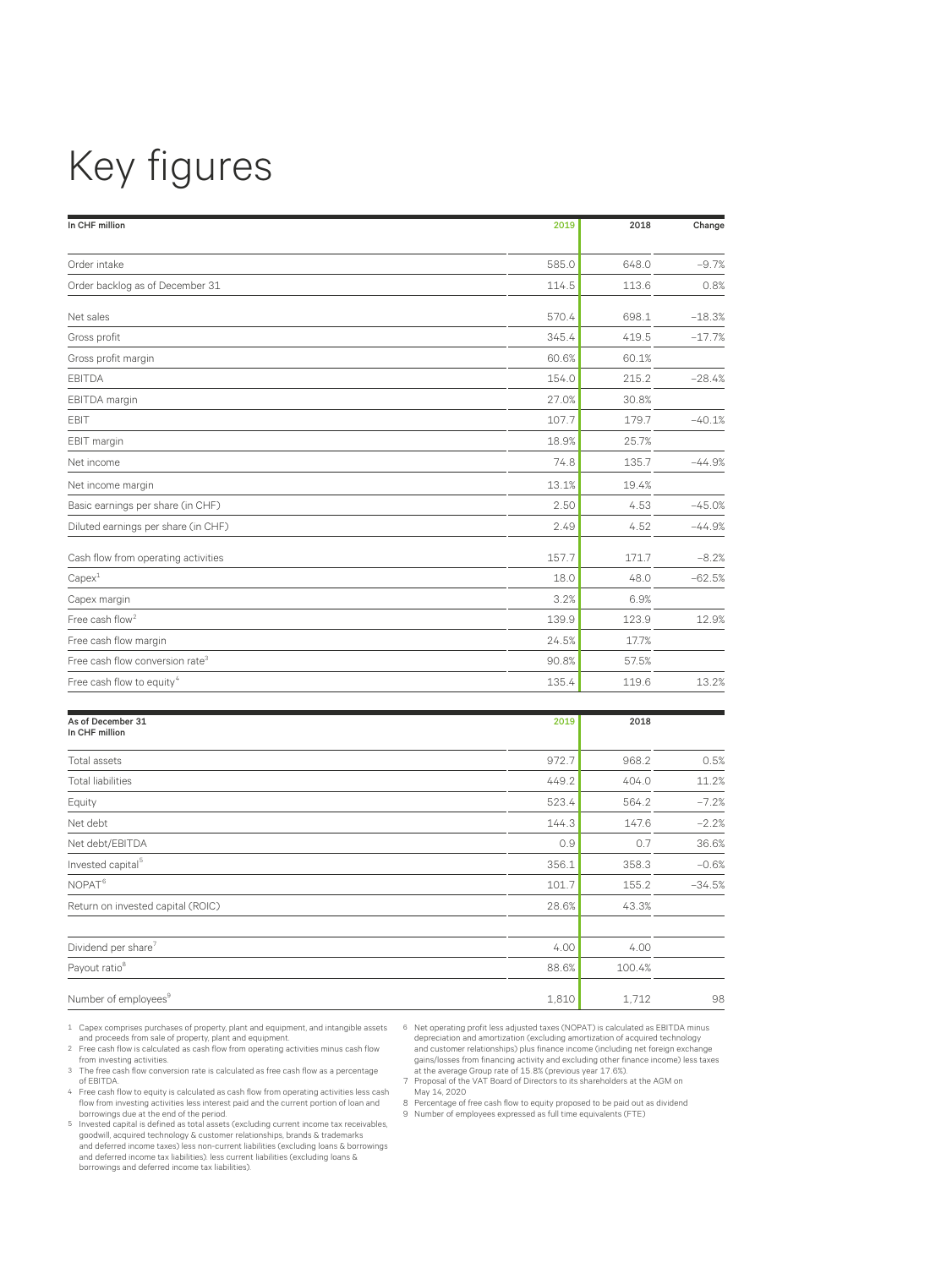

\* Proposal of the VAT Board of Directors to its shareholders at the AGM on May 14, 2020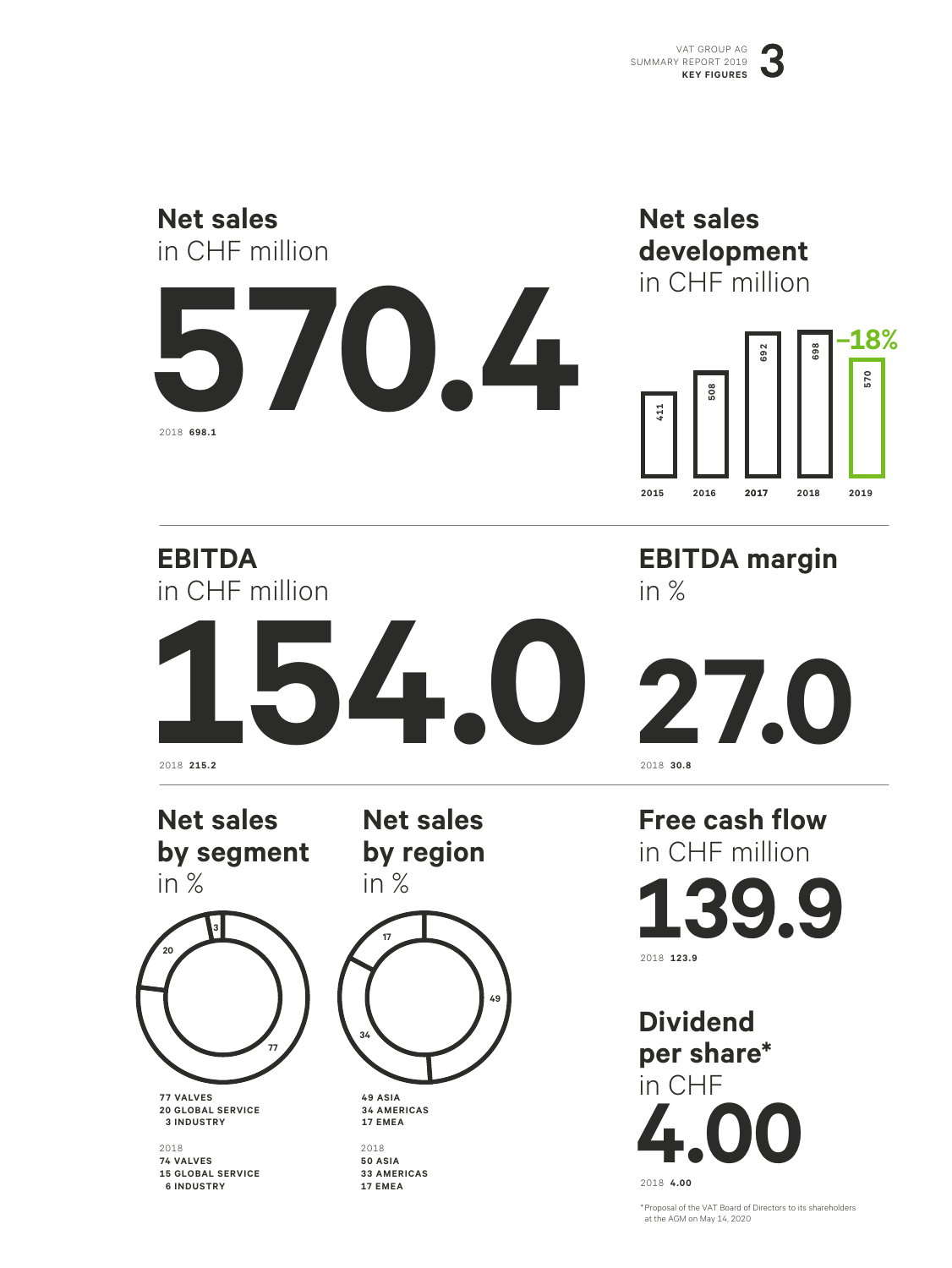## Dear Shareholders,

VAT is the world's leading supplier of high-end vacuum valves used to make semiconductors, digital displays, solar panels, and many other high-precision products. Indeed, our valves are vital to the new Digital Era – Big Data, artificial intelligence, autonomous vehicles - and the continued growth in all kinds of smart personal and industrial devices depend on the ultrapure manufacturing environments created using VAT valves.

In 2019, market conditions presented a significant challenge, with lower demand reflecting the continued cyclical slowdown that began in the second half of 2018. However, VAT continued to focus on delivering the highest level of customer value in our industry while building the fast and flexible global organization that we need to secure our competitive success over the long term. I believe our results show the success of that approach. The return to demand growth in the fourth quarter shows that the downturn is behind us and we are now in an even stronger position to take advantage of the many opportunities that lie ahead.

We approach those opportunities with a solid and simple business strategy built around the three pillars of growth, profitability, and free cash flow.

Our growth strategy is focused on continuously building our market share through deep customer relationships and our commitment to technology innovation. In 2019, we further expanded our market share to 50% and introduced a variety of new products across all of our businesses in close collaboration with our customers. Technology advances continued in the areas of reduced particle emissions and product purity, improved consistency in valve performance, and high-speed process control. Exciting new developments are being made in the area of mechatronic valves that integrate mechanical, electronic and computing functionality. Our leading capabilities in all these areas are feeding a strong pipeline of spec wins, which are product designs

agreed together with our customers that they will use in the next generation of fabrication equipment.

We also aim for sector-leading profitability. Since VAT went public in 2016, our management team has been driving increased operational agility through the cycle. That means broadening our global footprint, optimizing supply chains, speeding up internal processes and freeing up our employees to focus more of their energy on meeting customer requirements. In 2019, we continued to increased production capacity at our Malaysia plant. Our cost and efficiency program that we introduced at the beginning of the cyclical downturn in 2018 made a significant contribution to EBITDA and helped us achieve an EBITDA margin in 2019 that was well above previous cyclical lows.

Ultimately, we want to generate healthy and sustainable free cash flows so we have the financial strength to take advantage of the many growth opportunities to come in this dynamic and exciting business. We are also committed to paying a sustainable dividend. In 2019, we continued to drive improved working capital management, and with the completion of our expansion at the Malaysia plant, lower capital expenditures in the coming years will further support free cash generation.

These three pillars describe our approach to creating long-term economic value, but we also recognize the need for sustainable value creation along social and environmental dimensions. These include building our talent base, transferring know-how and expanding our supply chains to create value for our people and their communities in Switzerland, Romania and Malaysia, as well as developing production methods that reduce our physical impact on the environment. For example, we are using ground-source heat pumps to cool buildings during the summer and are participating in an energy-saving initiative in Malaysia using solar panels on the roof of our plant there. We will continue to build a sustainability culture in VAT that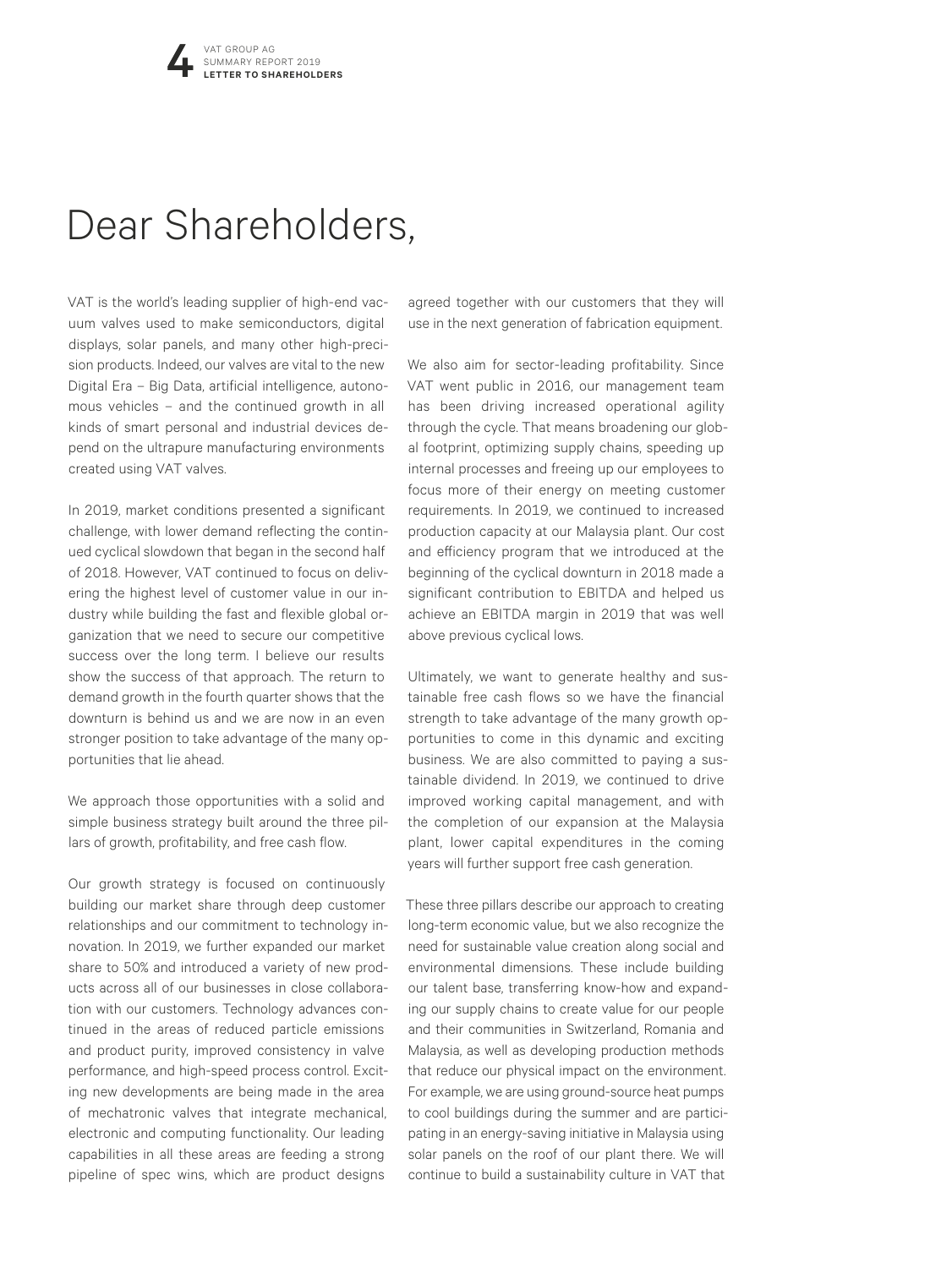"We have a solid and simple business strategy built around the three pillars of growth, profitability and free cash flow."

![](_page_4_Picture_2.jpeg)

**DR. MARTIN KOMISCHKE CHAIRMAN OF THE BOARD OF DIRECTORS**

both supports our business development and guides the attitudes and behaviors of all of our employees.

As I've said in previous letters, VAT's biggest asset is its people and 2019 confirmed this. Our approximately 1,800 people around the world turned in an excellent performance in a very challenging business environment. On behalf of the Board of Directors and Executive Management, I'd like to thank them for their commitment and engagement.

I'd also like to thank our shareholders for their trust in our company and I'm pleased to report that we will again recommend a dividend of CHF 4.00 per share.

Our long-term market outlook remains very positive. We are still at the beginning of the Digital Era. Device interconnectivity and the Internet of Things, cloud computing, new mobile data applications coming through the rollout of 5G telecommunications, smart personal devices, automated homes: there is no end in sight to global digitalization and the high-precision products needed to make it happen.

As we move into this new world, we will intensify our focus on meeting and exceeding our customers' demands by continuing to innovate: new valve designs, new materials, new product modules and actuating systems, new service products, and new interconnected "smart" valve products and systems that will further improve our customers' performance. Increased organizational flexibility will remain a management priority, together with a stronger drive to build a sustainability culture in which we can ensure value creation for all of our stakeholders.

I look forward to working with all of you to achieve this goal.

Sincerely,

Martin Komischke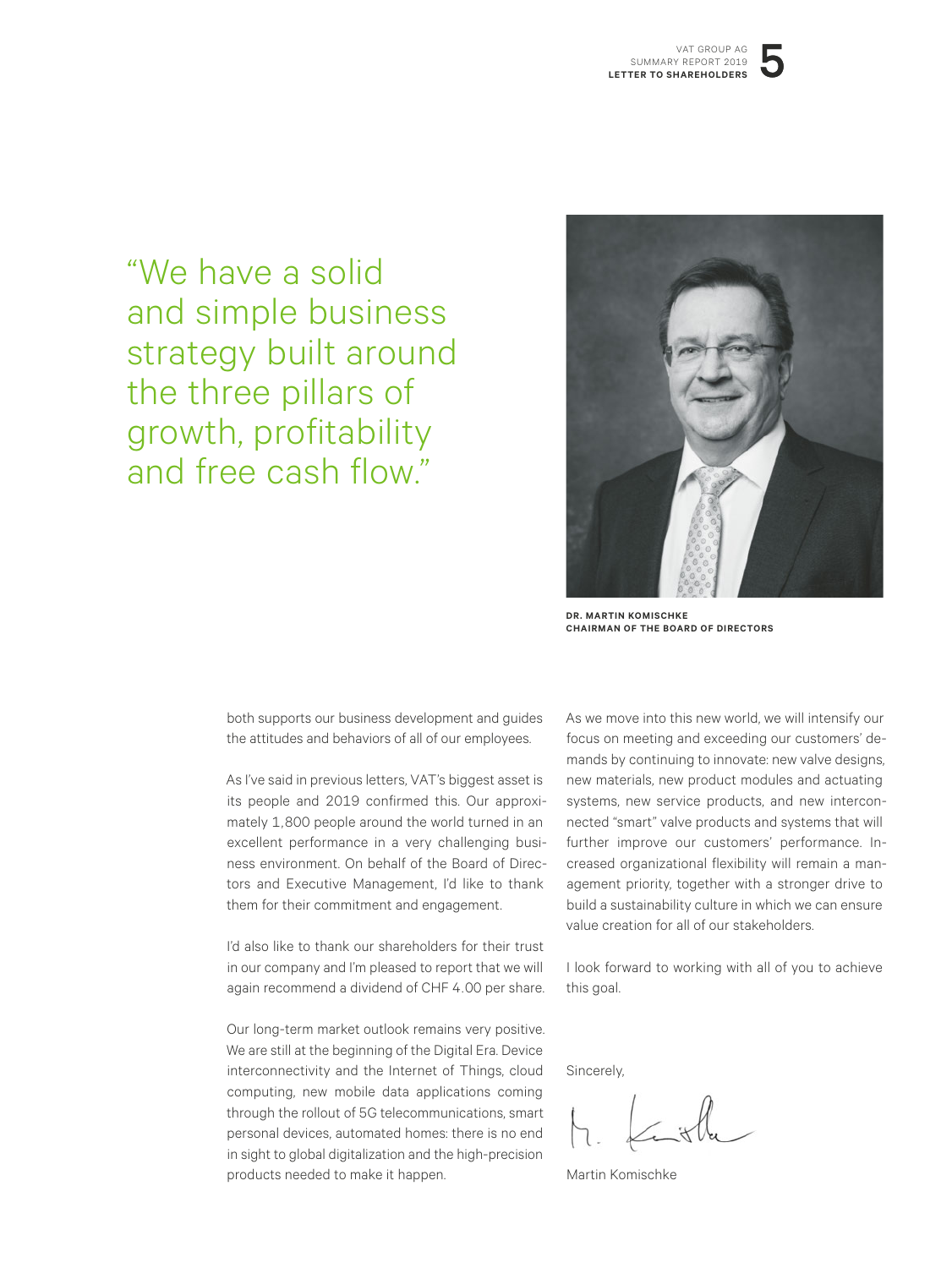## VAT weathers down cycle and continues to build leading market share

VAT Group reported lower net sales, EBITDA, and net income in 2019, in line with the company's expectations communicated early in the year. The decrease resulted from the cyclical market downturn that started in the second half of 2018 when customers, mainly in the semiconductor-related businesses, reduced investments in new capacity after two years of strong growth. Despite the challenging market conditions, VAT continued to focus on technology innovation, investing more than CHF 30 million, or 6% of net sales, into research and development. VAT also expanded its market share across all industries to 50%, the sixth year in a row of market share growth. At the same time, VAT focused on internal measures to improve its operational efficiency and costs, allowing it to post an EBITDA margin well above historical trough levels and to generate record free cash flow, despite the lower top line results.

#### **Improving market conditions as the year progressed**

VAT's markets got off to a slow start in 2019. Especially in the semiconductor-related businesses, customers continued to postpone further capital expenditures after the intense investments that characterized 2016 and 2017, when large production capacities were added for new technologies such as 3D NAND memory chips. The combination of lower customer capital spending together with higher production yields in existing manufacturing facilities led to a significant decrease in demand for high-vacuum equipment in the second half of 2018 and the beginning of 2019. Overall, global wafer fab equipment (WFE) spending in 2019 declined by some 10%.

However, demand began to recover on a sequential quarter-over-quarter basis starting in the second quarter of 2019, and returned to year-over-year

growth by the fourth quarter. Original equipment manufacturers (OEMs) developed a record number of new production platforms during the year in anticipation of further technology advances and the expected medium-term recovery in equipment spending. As the market and technology leader in vacuum valves, VAT cooperated closely with these OEMs to develop new vacuum valve solutions and posted another record year for specification wins, providing additional support for future growth and ongoing market share gains.

Business conditions were also challenging in the display and general vacuum and industry markets, while the service business benefitted from the introduction of several new products to help customers increase equipment uptime and simplify service and maintenance.

#### **Growth in service revenues**

Total order intake in 2019 amounted to CHF 585 million, down 10% from the previous year. The order backlog at year-end stood at CHF 115 million, a slight increase of 1% compared to the end of 2018. The year-end backlog includes the cancellation of a larger order related to a solar project that was halted and where it is uncertain whether it will be resumed. Compared to the record levels posted in 2018, net sales declined 18% in 2019 to CHF 570 million. Currency movements had no material impact on the change in net sales.

Net sales grew 6% in the Global Service segment to CHF 112 million, but were 23% lower in the Valves segment at CHF 441 million and down 23% in the Industry segment, to CHF 18 million, mainly the result of lower demand from the automotive industry.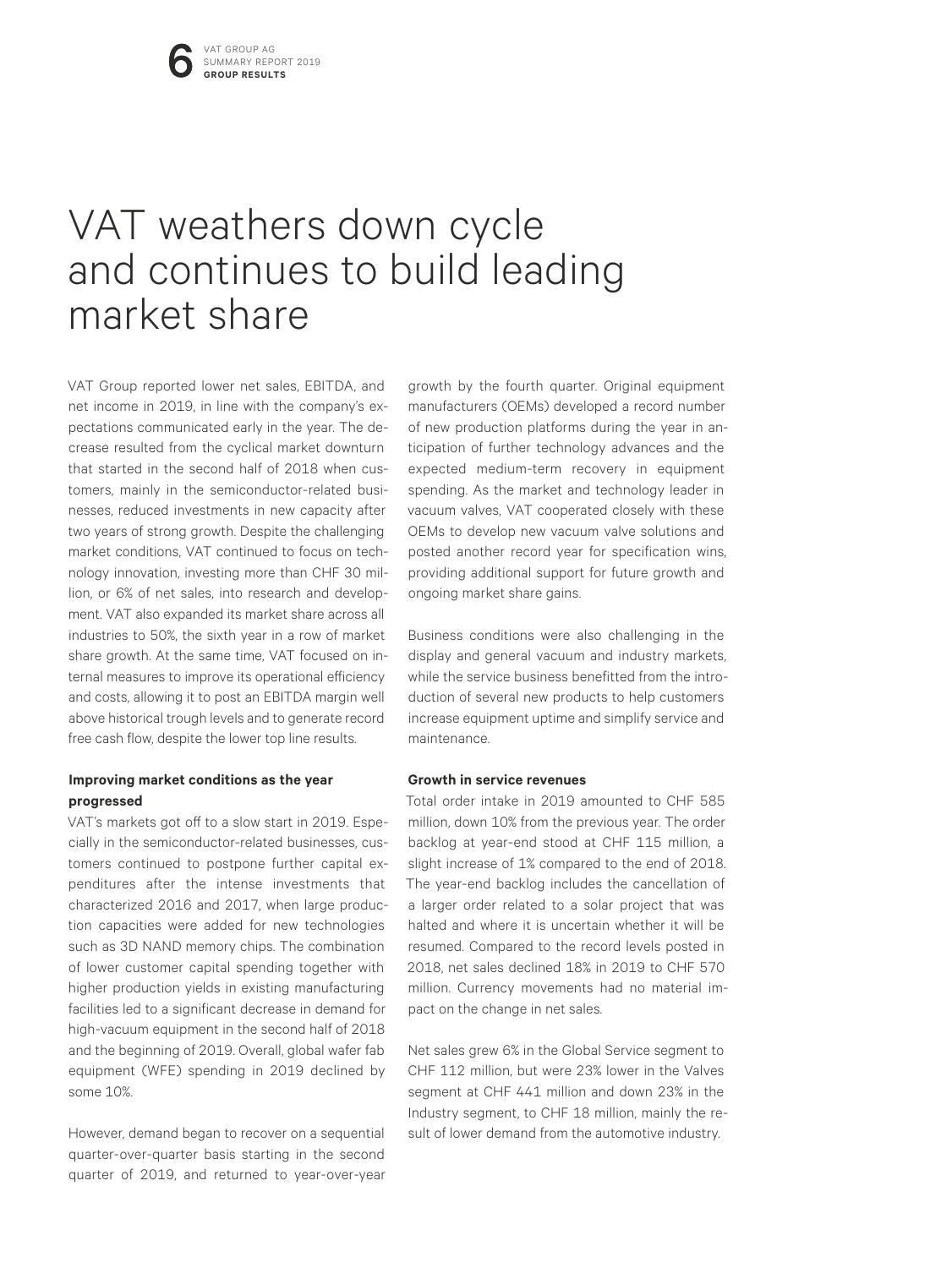#### **Flexible global business model buffers impact of slowdown on EBITDA**

Gross profit, measured as net sales minus cost of materials plus (minus) changes in inventories of finished goods and work in progress, declined 18% compared with 2018 to CHF 345 million, in line with net sales development and the company's flexible cost structure, in which about two-thirds of costs are variable. The gross profit margin improved slightly to 61% compared with 60% a year earlier.

A reduction in personnel costs in absolute terms reflects the lower number of employees (measured as full-time equivalents, FTE) and adjustments to the lower volumes produced in 2019. As a percentage of sales, personnel costs increased versus 2018. This was the result of an increase in FTEs in the second half in anticipation of a demand recovery in 2020, as well as certain external costs related to internal process improvement projects. At the end of 2019, VAT employed 1,810 people worldwide, an increase of 98, or 6%, compared with the end of 2018.

EBITDA for the year declined by 28% to CHF 154 million, reflecting the decline in net sales. The fullyear EBITDA margin declined to 27% compared with 31% a year earlier. VAT's focus on costs and operational efficiency allowed it to post an EBITDA margin approximately 2 percentage points higher than the average of previous business down cycles of similar magnitude.

VAT's EBIT of CHF 108 million was CHF 72 million below the previous year. This included the negative impact of higher depreciation charges resulting from the finalization of the expansion of our Malaysian production facility in 2018. The EBIT margin amounted to 19% of sales.

Below the EBIT line, VAT incurred lower finance costs of CHF 9 million, down from CHF 13 million a year earlier and mainly the consequence of lower net foreign exchange losses on financing activities and slightly lower interest expenses.

Earnings before taxes (EBT) decreased to CHF 99 million from CHF 166 million. The effective tax rate for 2019 was 24%, a temporary result of the timing of new tax regulations in Switzerland that required the booking of some deferred tax expense in the first half. Going forward, VAT expects the effective tax rate to normalize towards 18% to 20%.

#### **Net sales** in CHF million

![](_page_6_Picture_10.jpeg)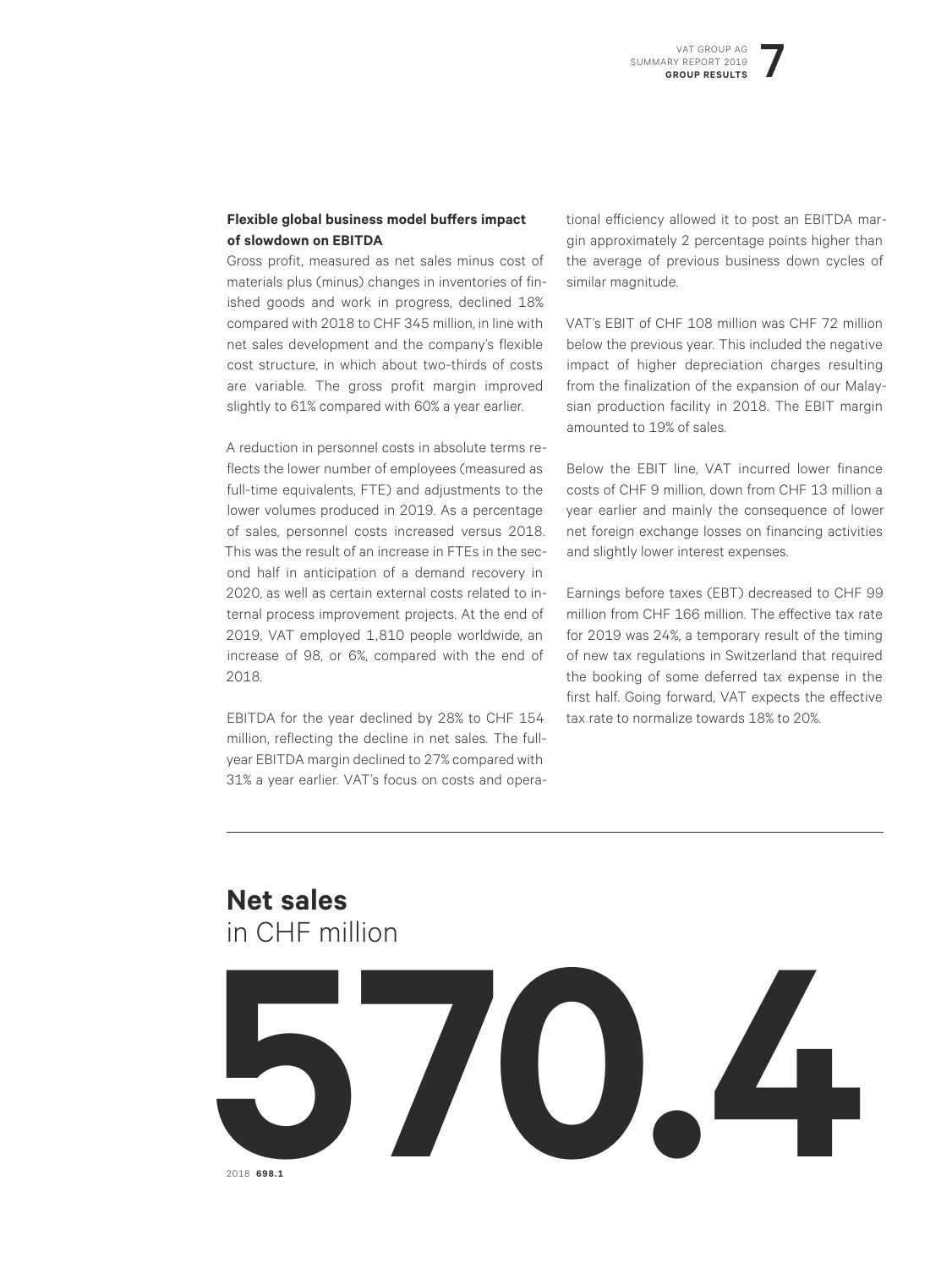As a result of these factors, and as indicated by company management during the year, realized net income attributable to shareholders declined in 2019, amounting to CHF 75 million, a decrease of 45% compared with the record level of 2018.

On December 31, 2019, VAT's net debt amounted to CHF 144 million, representing a leverage ratio expressed as net debt to EBITDA of 0.9 times, in line with the company's long-term net debt to EBITDA target of 1.0 times. The ratio was slightly higher in 2019, primarily reflecting the lower EBIDTA versus the prior year. The equity ratio at year-end amounted to 54%.

#### **Lower capex and trade working capital boost free cash flow**

One of VAT's key performance indicators and the basis for any dividend consideration is free cash flow, which in 2019 increased compared with the previous year to a record CHF 140 million from CHF 124 million. A successful reduction of trade working capital, coupled with substantially lower capital expenditures (capex) more than offset lower cash flow from operations. Capex in 2019 of CHF 18 million was 63% lower than in 2018 – when VAT expanded its production facility in Malaysia – and represented 3% of 2019 net sales. Going forward, VAT expects

capex as a percentage of sales to remain close to its target of 4% over the cycle.

At year-end 2019, net trade working capital decreased by approximately 23% compared with 2018, representing approximately 21% of net sales. VAT aims to reduce net trade working capital to 20% of net sales over time.

As a result, the free cash flow margin as a percentage of net sales was 25% and the free cash flow conversion rate was 91% of EBITDA.

At its Annual General Meeting on May 14, 2020, VAT's Board of Directors is proposing a dividend for the fiscal year ending December 31, 2019 of CHF 4.00 per share. As a result of the Swiss corporate tax referendum in 2019, companies are only permitted to pay a maximum of 50% of this amount out of the reserves from capital contributions and the other half from accumulated gains. The proposal amounts to a total dividend amount of CHF 120 million, or 89% of VAT's free cash flow to equity.

#### **Record number of spec wins**

![](_page_7_Picture_10.jpeg)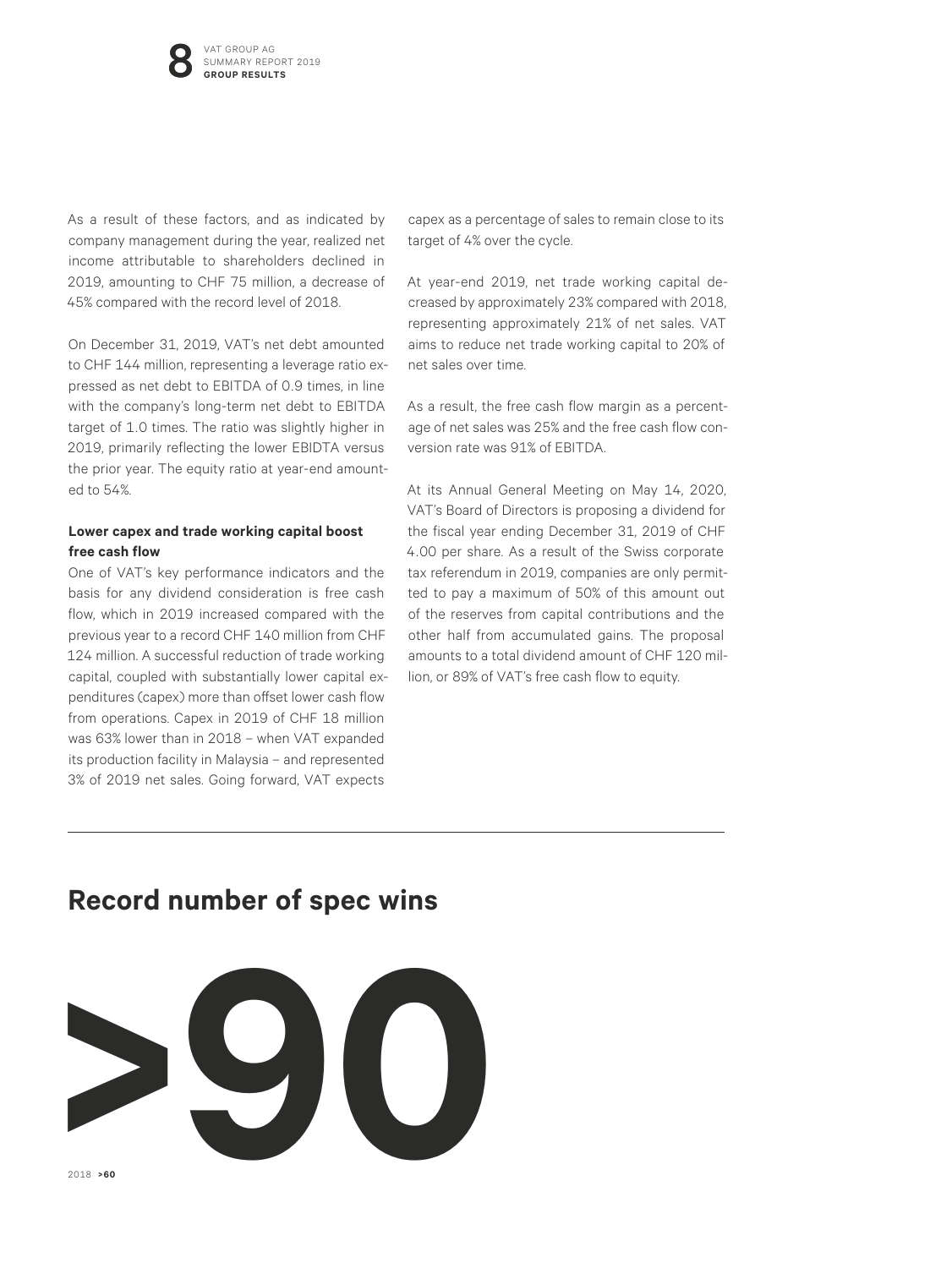## Return to growth in 2020 – order of magnitude uncertain

The medium-term growth drivers for VAT remain firmly in place. The Internet of Things, cloud computing, and storage, artificial intelligence and many other global digitalization trends are expected to fuel further demand for semiconductors and advanced displays over the next several years. Vacuum-based production processes also continue to gain importance in a variety of other industries, while the solar photovoltaic market continues its long-term growth trend based on improving energy efficiency and cost competitiveness.

For 2020, VAT expects a return to growth, driven mainly by the semiconductor-related businesses. However, market visibility remains limited. While the consensus among market research firms, OEM customers and end customers is for a positive demand development in 2020, the magnitude of the improvement remains unclear, partially reflecting uncertainty regarding the impact of the coronavirus on global supply chains in the company's markets. In semiconductors, technology advances in logic and foundry require new investments. Capacity in the memory markets is gradually being absorbed by growing demand, indicating a rebound in memory investments. In displays, investments in OLED screens for the latest generations of smartphones and the gradual adoption of OLED for large TV screens are expected to compensate for the decline in new investments in LCD displays. The solar photovoltaic industry is also expected to see higher investments as the energy-generating cost per kilowatt-hour is increasingly competitive with those of fossil-fuel-generated power. Forecasts for general vacuum growth in industrial markets and for service-related activities are also positive.

On this basis, VAT expects net sales at constant foreign exchange rates in 2020 to be higher compared with 2019. VAT will also continue to take full advantage of its flexible global organization and footprint, including the further ramp-up of its production facility in Malaysia, the realization of gains from economies of scale in global supply chains as well as operational excellence measures. At the same time, VAT remains dedicated to technology innovation and increasing market share. Investments in research and development and productivity improvements will therefore remain at the heart of VAT's strategy in 2020.

Furthermore, the company expects its 2020 EBITDA margin to be higher than in 2019, driven by higher volumes and better cost absorption as well as the ongoing focus on costs. VAT maintains its mid-term EBITDA margin target of 33%, but now expects to reach this at a lower sales level than originally anticipated. As a consequence of expected higher sales, EBITDA, and EBITDA margin, VAT also expects an increase in 2020 net income compared with 2019.

Capital expenditure in 2020 is expected to be around CHF 30 million. Free cash flow in 2020 will depend on the magnitude of sales growth and working capital requirements and may be lower than in 2019.

#### **Mid-term EBITDA margin target** in %

**33**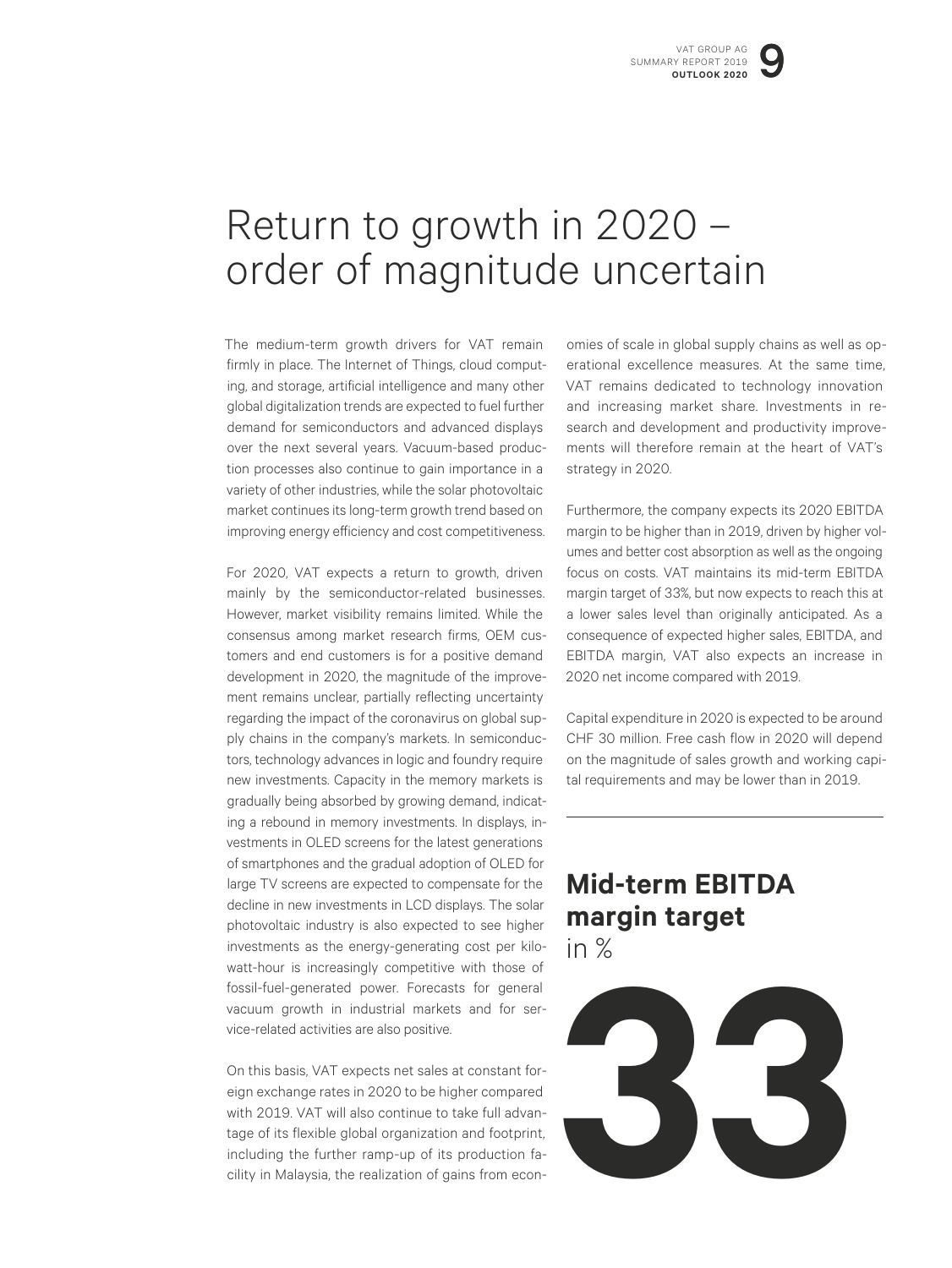## Valves

Demand in 2019 was weaker than the previous year, mainly reflecting the cyclical downturn in the semiconductor sector that began in the middle of 2018. However, net sales began to increase on a sequential quarter-to-quarter basis starting in the second quarter of the year and returned to year-over-year growth in the fourth quarter, confirming that the bottom of the downturn had been reached.

#### **Semiconductors: record specification wins for new products**

The Semiconductor business unit, VAT's largest, reported lower net sales in 2019 in line with the cyclical downturn, mainly in the memory chip sector. Nevertheless, semiconductor equipment OEMs continued to develop new manufacturing platforms for the next generation of high-vacuum processes that will be used, for example, to make logic chips with 7 nm technology and smaller. This resulted in a record number of specification wins, despite the weaker overall market.

#### **Display&Solar: focus on improved operational performance following record 2018**

Demand for high-vacuum solutions in the display and photovoltaic solar sectors was softer in 2019, following record net sales in the previous year. Demand for organic light-emitting diode (OLED) displays was lower in 2019 as customer investments were aimed primarily at liquid-crystal displays (LCD). Customer investments in the solar sector also declined compared with the record year in 2018.

The Display & Solar business stepped up its efforts to improve operational performance in 2019 by relocating the manufacture of high-volume control valves to the company's expanded production facility in Malaysia.

#### **General Vacuum: softer industrial demand**

Demand in the general vacuum business is driven by a combination of factors, such as industrial coating applications, the level of investment in scientific

research in areas such as particle physics, and overall world economic trends.

Industrial demand experienced a cyclical decline in 2019 after a very strong performance the year before. In the research sector, the number of large projects declined. However, the business continued to win orders in the space simulation market.

#### **Performance review 2019 and market outlook 2020**

Net sales in the Valves segment in 2019 amounted to CHF 441 million, 23% lower compared with 2018, reflecting the cyclical market slowdown after three years of very strong growth. Sales were lower in all three businesses, with the largest decrease in the Display & Solar business unit, followed by Semiconductors and General Vacuum. Segment EBITDA decreased by 30% to CHF 136 million, and the EBITDA margin was lower at 28%, partly reflecting continued investments in R&D during the year to better position the segment for future growth opportunities as market demand recovers.

For 2020, VAT expects overcapacity in semiconductor-related markets to diminish and demand for vacuum valves to return to growth. The Display & Solar business is expected to see growth in OLED projects for the newest generation of smartphones, while investments into larger TV sizes is expected to compensate lower spending on LCD production. VAT also expects its General Vacuum business to see higher demand as vacuum-based manufacturing processes continue to be adopted in a broader range of industries. The record number of specification wins in 2019 is expected to support above-market growth for valves used in leading-edge vacuum processes.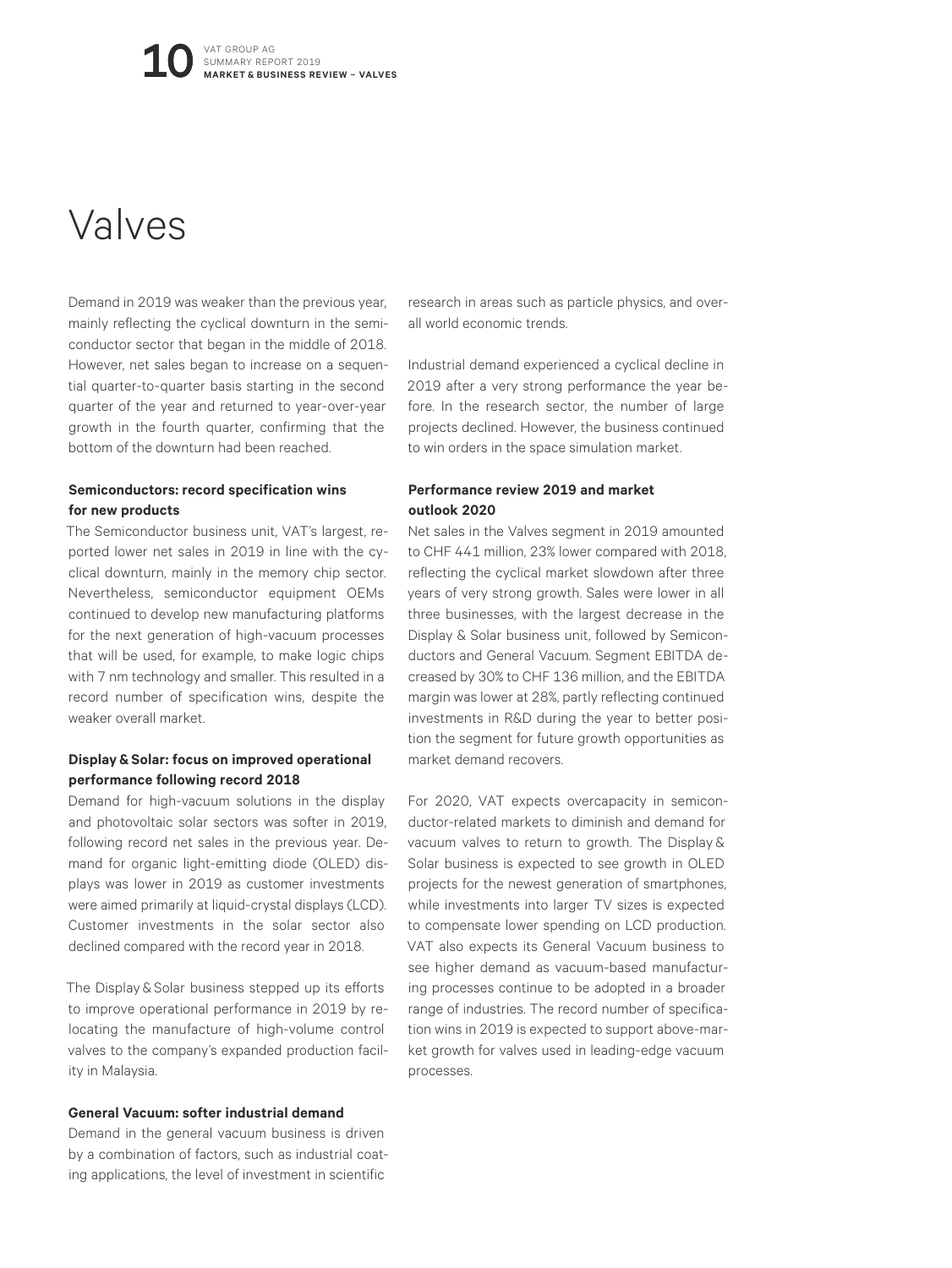## Global Service

VAT's Global Service segment supplies both OEM and end user customers in all key markets with original spare parts, valve maintenance and service, technical support, and training. In addition, Global Service helps customers to improve equipment performance with customized product upgrades and equipment retrofits. The business is driven by the needs of customers who want to improve the performance of their existing installed base of equipment, whether increased uptime, lower energy consumption, higher process purity or faster and simpler maintenance and repair.

The Global Service segment set another new sales record in 2019. This was primarily achieved by introducing enhanced service product portfolios for valve upgrades, in which a new VAT valve replaces an older VAT valve in a machine already installed in the field, and retrofits, where VAT valves replace competitor valves. In both cases, the aim is to allow customers to run their machines in a cleaner way or with less maintenance.

In addition to valve upgrades and retrofits, VAT offers customers a global network of service and repair centers to maintain their valves at peak working condition. Operating in eight countries, including six in Asia, these facilities provide the largest network of valve repair facilities in the market. The network is especially valued by global customers, and VAT made significant progress in 2019 to roll out its Fixed Price Repair program that provides uniform pricing and repair quality at all our service centers.

VAT's Global Service segment also develops service products for specialized valve applications such as subfab systems used in pumping and abatement systems operating in harsh conditions below the fabrication floor. VAT continues to launch new targeted service packages for specialized applications across the company's markets as part of its strategy for long-term profitable growth.

#### **Performance review 2019 and market outlook**

Net sales increased 6% in 2019 to reach CHF 112 million. Growth was strongest in the upgrade and retrofit business where customers invested more in VAT's offerings to improve their existing machines, for example by extending equipment life span and broadening their performance parameters to cope with increasingly complicated production processes. The spare parts business also grew, albeit at a slower pace, as lower capacity utilization among semiconductor manufacturers, and other customers reduced the need for preventive maintenance and lowered the wear and tear on certain parts. Sales were steady in the maintenance and service business. The EBITDA margin in the Global Services segment amounted to 42%, lower than in 2018, reflecting investments into new service offerings that yet have to provide higher volumes.

VAT expects the market for its Global Service business to continue to grow in 2020 as the semiconductor market recovers and the upgrade and retrofit portfolios continue to expand. In addition, the business will benefit from new products introduced during 2019 that will generate a full year of sales. The restart of idle capacity in the semiconductor sector is also expected to fuel service growth, especially as inventory levels for consumables were significantly reduced during the second half of 2018 and into 2019 and are expected to be restocked in 2020.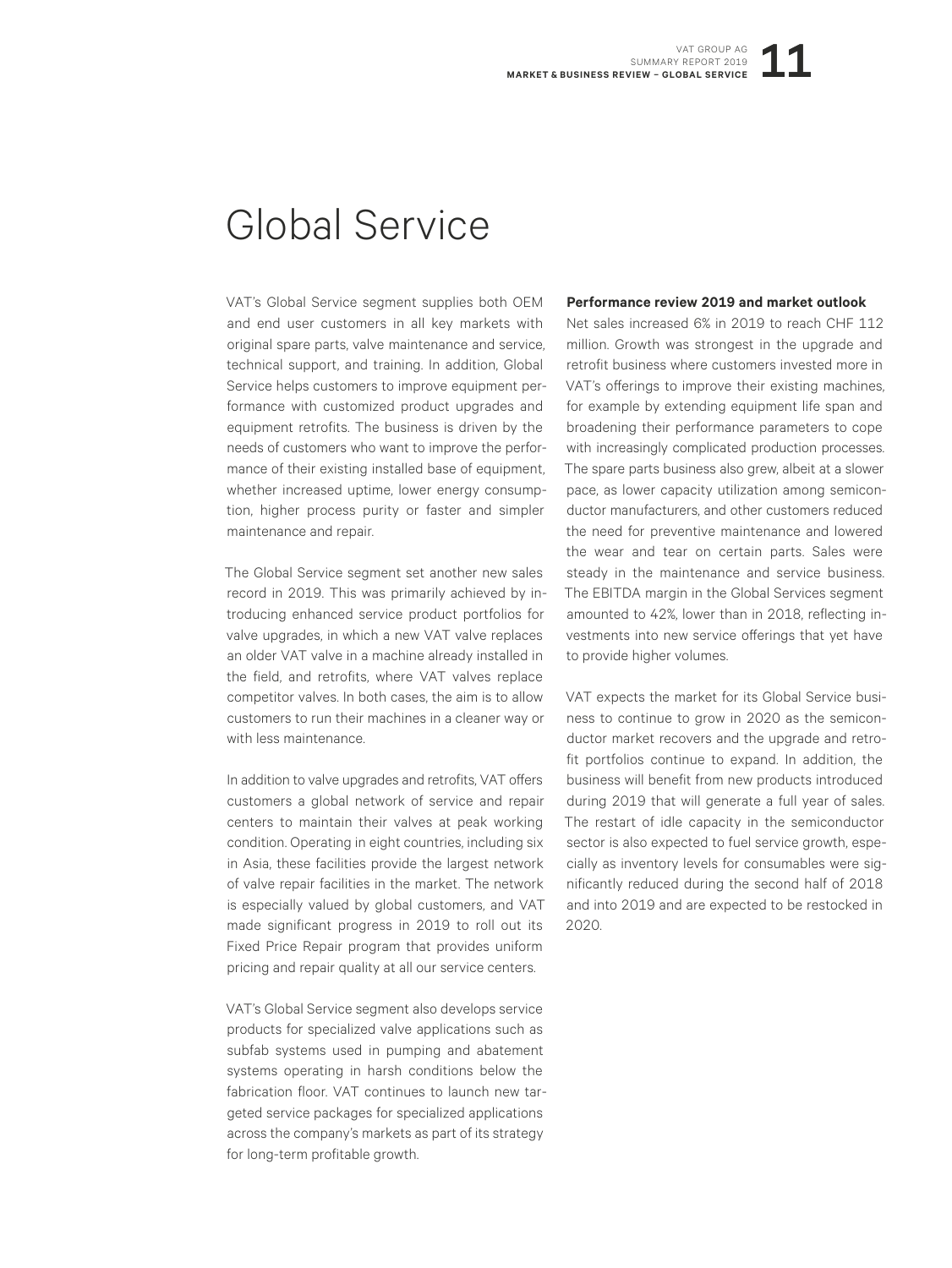## Industry

The Industry segment primarily serves the automotive sector with thin-metal membranes used in the manufacture of dampers for high-pressure fuel injection pumps. They act to maintain a steady fuel supply, even during dramatic changes in fuel demand, and thus are essential to achieving the high levels of fuel efficiency needed in today's internal combustion engines.

Demand in the automotive sector declined in 2019, partly the result of ongoing changes in fuel efficiency standards and regulations in some of the world's largest automotive markets, such as the US, the EU, Japan, and China. This has had the effect of delaying the development of some new products as manufacturers assess the standards that may be required by the new legislation.

Nevertheless, VAT signed a long-term frame agreement at the beginning of 2019 with a major automotive components supplier to deliver pressure diaphragm cells for use in gasoline direct injection. The agreement, which runs until 2024, covers products used to reduce fuel consumption and  $CO<sub>2</sub>$  emissions for the same power output, while also allowing for smaller equipment footprint. Since 2006, VAT has supplied the automotive sector with more than 80 million pressure diaphragm cells.

#### **Performance review 2019 and market outlook**

As of the beginning of 2019, VAT moved its third-party bellows business from the Industry segment into the Valves segment. Metal bellows are used in clean rooms and ultrahigh-vacuum applications for their precise and flexible sealing characteristics under a wide variety of pressure environments. The move reflected the company's ambition to drive growth in the bellows business by better aligning it with its primary markets and the needs of customers in the semiconductor and general vacuum sectors.

Net sales in the Industry segment, adjusted for the transfer of the bellows business to the Valves segment, declined by 23% compared with the year before, amounting to CHF 18 million. Internal sales (not included in the net sales number) increased 15% to CHF 9 million, representing sales from Romania to other VAT business units.

Segment EBITDA declined by 34% on a combination of lower volumes and the buildup of capacity, including investments in new equipment such as fully automatic laser-welding robots to increase productivity, that led to underabsorption of production capacity, especially in the first half of 2019.

For 2020, VAT expects demand from the automotive market to remain stable, while ongoing operational and productivity improvements are expected to support improved profitability.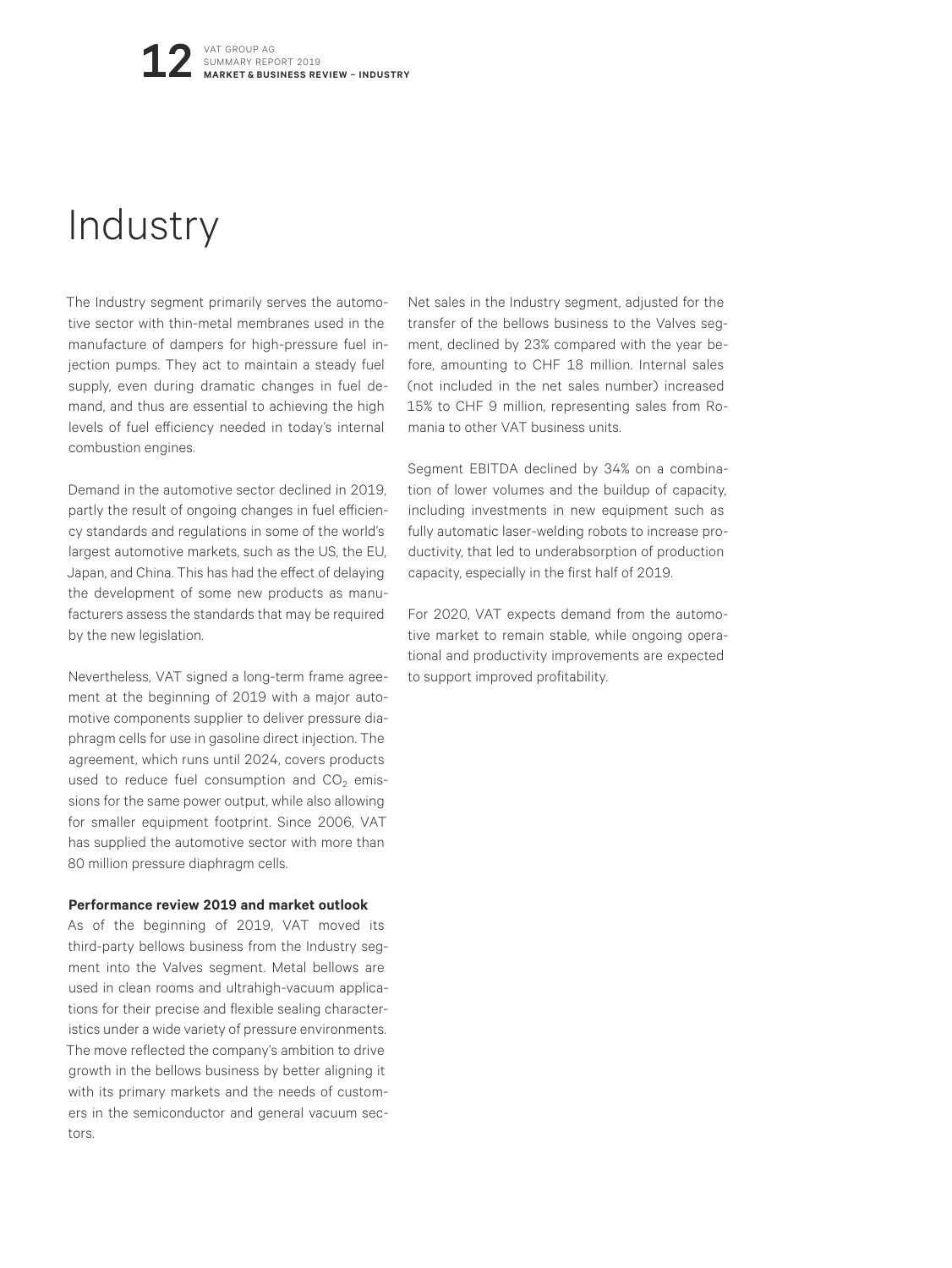## Consolidated financial statements for the financial year from January 1 to December 31, 2019

## Consolidated income statement

| January 1-December 31<br>In CHF thousand                                             | 2019       | 2018       |
|--------------------------------------------------------------------------------------|------------|------------|
| Net sales                                                                            | 570,376    | 698,136    |
| Raw materials and consumables used                                                   | $-211,890$ | $-257,350$ |
| Changes in inventories of finished goods and work in progress                        | $-13,050$  | $-21,248$  |
| Personnel expenses                                                                   | $-141.989$ | $-148,596$ |
| Other income                                                                         | 9.252      | 8,588      |
| Other expenses                                                                       | $-58,691$  | $-64.291$  |
| Earnings before interest, taxes, depreciation and amortization (EBITDA) <sup>1</sup> | 154,008    | 215,239    |
|                                                                                      |            |            |
| Depreciation and amortization                                                        | $-46.272$  | $-35,558$  |
| Earnings before interest and taxes $(EBIT)^1$                                        | 107,736    | 179,682    |
|                                                                                      |            |            |
| Finance income                                                                       | 108        | 390        |
| Finance costs                                                                        | $-8,840$   | $-13,580$  |
| Earnings before income taxes                                                         | 99,004     | 166,491    |
|                                                                                      |            |            |
| Income tax expenses                                                                  | $-24,179$  | $-30,804$  |
| Net income attributable to owners of the Company                                     | 74,825     | 135,687    |
| Earnings per share (in CHF)                                                          |            |            |
| Basic earnings per share                                                             | 2.50       | 4.53       |
| Diluted earnings per share                                                           | 2.49       | 4.52       |

1 Interest includes other items as reported in the financial results.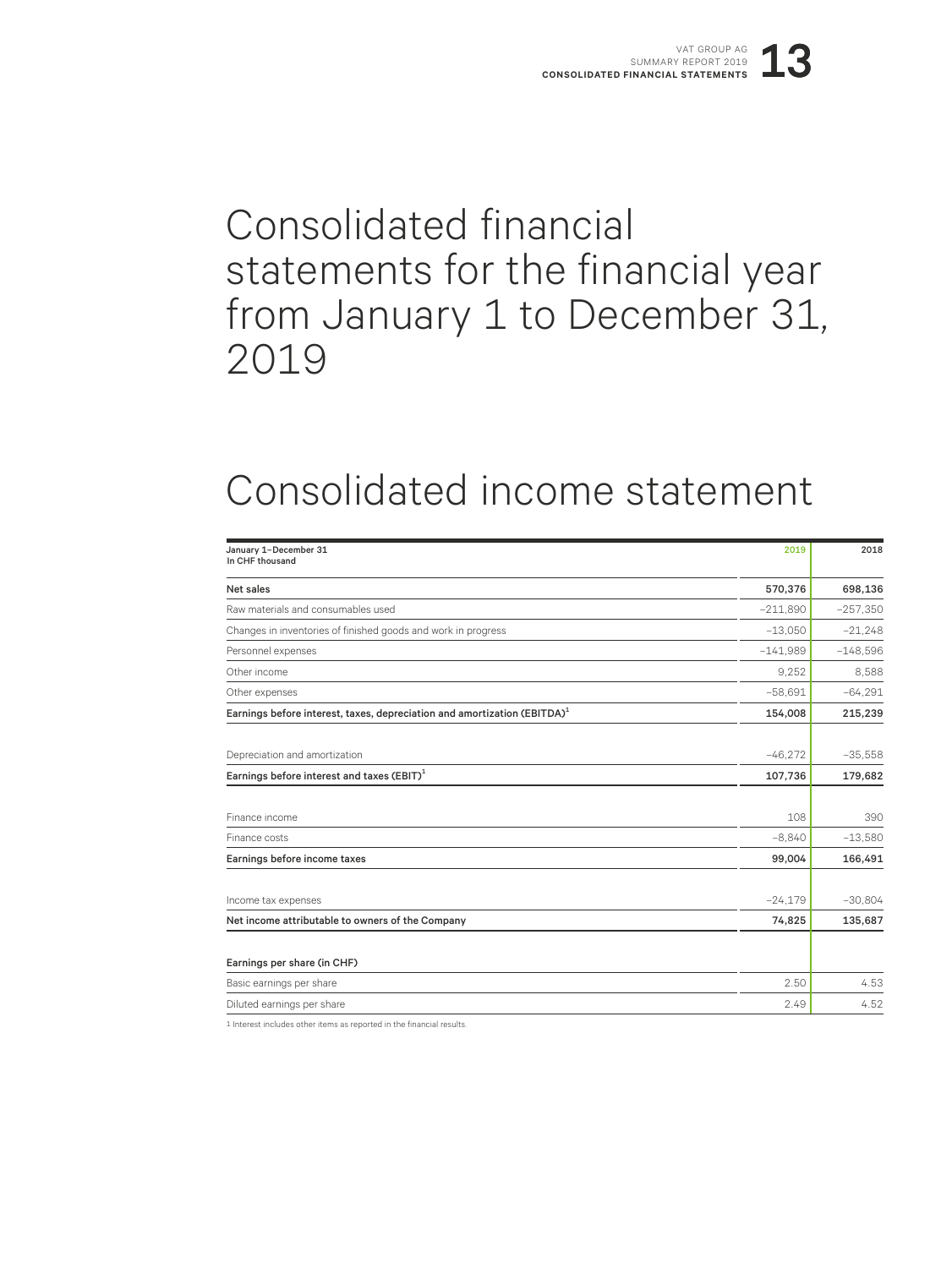# Consolidated statement of comprehensive income

| January 1-December 31<br>In CHF thousand                                        | 2019   | 2018      |
|---------------------------------------------------------------------------------|--------|-----------|
| Net income attributable to owners of the Company                                | 74,825 | 135,687   |
| Other comprehensive income                                                      |        |           |
| Items that will not be reclassified to profit or loss:                          |        |           |
| Remeasurements of defined benefit obligations                                   | 86     | $-12,273$ |
| Related tax                                                                     | $-12$  | 1,878     |
| Subtotal                                                                        | 74     | $-10,395$ |
| Items that are or may be subsequently reclassified to profit or loss:           |        |           |
| Changes in the fair value of hedging reserves                                   | 4,356  | $-283$    |
| Related tax                                                                     | $-626$ | 43        |
| Currency translation adjustments                                                | $-136$ | 426       |
| Subtotal                                                                        | 3,594  | 186       |
| Other comprehensive income for the period (net of tax)                          | 3,668  | $-10,209$ |
| Total comprehensive income for the period attributable to owners of the Company | 78,493 | 125,478   |

The above consolidated income statement and consolidated statement of comprehensive income should be read in conjunction with the accompanying notes, which can be found in the VAT annual report page 76 ff.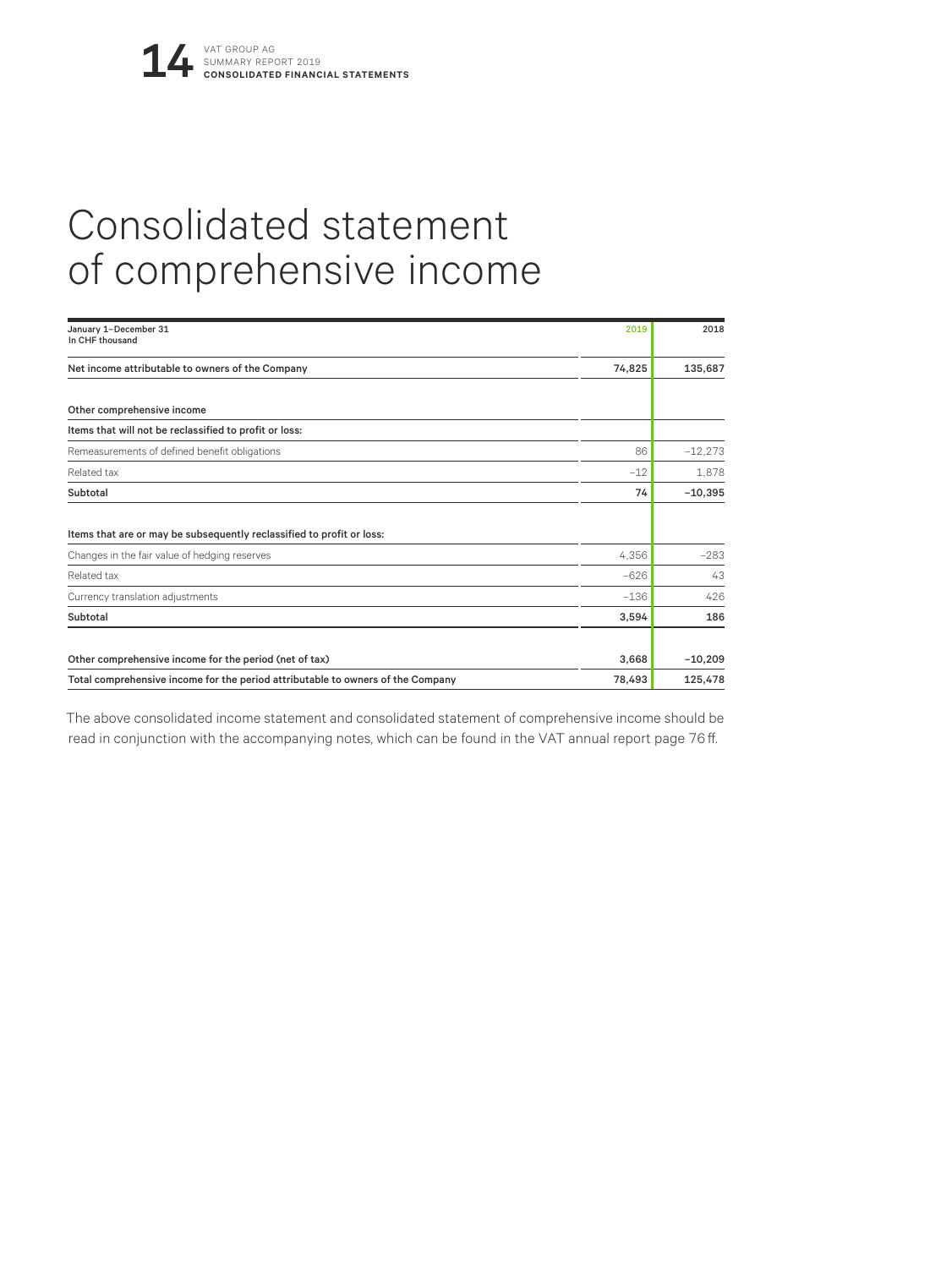# Consolidated balance sheet

| As of December 31<br>In CHF thousand     | 2019    | 2018    |
|------------------------------------------|---------|---------|
|                                          |         |         |
| Assets                                   |         |         |
| Cash and cash equivalents                | 109,822 | 79,063  |
| Trade and other receivables              | 97,409  | 94,778  |
| Other investments, including derivatives | 3.184   | 314     |
| Prepayments and accrued income           | 4,417   | 3,127   |
| Inventories                              | 84,231  | 104,158 |
| Current tax assets                       | 747     | 4       |
| <b>Current assets</b>                    | 299,809 | 281,442 |
| Property, plant and equipment            | 162,125 | 170,524 |
| Investment properties                    | 1,823   | 1,873   |
| Intangible assets and goodwill           | 498,564 | 505,614 |
| Trade and other receivables              | 2.631   | 1,965   |
| Other investments, including derivatives | 831     | 23      |
| Deferred tax assets                      | 6,893   | 6,746   |
| Non-current assets                       | 672,866 | 686,745 |
| <b>Total assets</b>                      | 972,675 | 968,187 |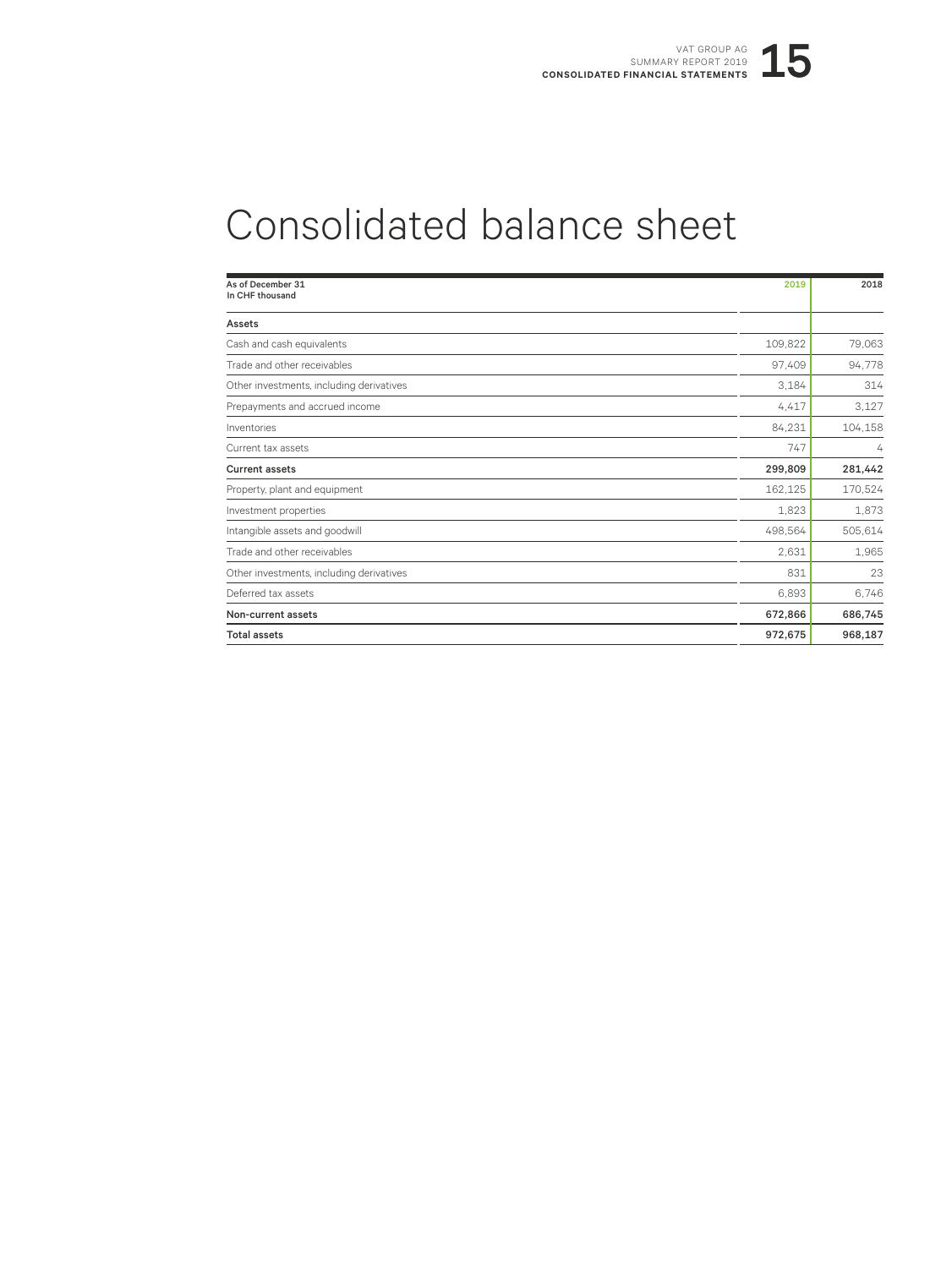| As of December 31<br>In CHF thousand                 | 2019    | 2018    |
|------------------------------------------------------|---------|---------|
| Liabilities                                          |         |         |
| Trade and other payables                             | 66,387  | 45,021  |
| Loans and borrowings                                 | 50,221  | 27,608  |
| Provisions                                           | 2.242   | 2.577   |
| Derivative financial instruments                     | 53      | 1,539   |
| Accrued expenses and deferred income                 | 20,158  | 20,739  |
| Current tax liabilities                              | 17,747  | 24,094  |
| <b>Current liabilities</b>                           | 156,809 | 121,579 |
| Loans and borrowings                                 | 203,867 | 199,078 |
| Other non-current liabilities, including derivatives | 377     | 767     |
| Deferred tax liabilities                             | 45,934  | 42,829  |
| Defined benefit obligations                          | 42,252  | 39,763  |
| <b>Non-current liabilities</b>                       | 292,430 | 282,438 |
| <b>Total liabilities</b>                             | 449,239 | 404,017 |
| Equity                                               |         |         |
| Share capital                                        | 3,000   | 3,000   |
| Share premium                                        | 133,950 | 253,891 |
| Reserves                                             | 5,878   | 2.284   |
| Treasury shares                                      | $-571$  | $-687$  |
| Retained earnings <sup>1</sup>                       | 381,179 | 305,683 |
| Total equity attributable to owners of the Company   | 523,436 | 564,170 |
| <b>Total liabilities and equity</b>                  | 972,675 | 968,187 |

1 Includes remeasurements of DBO and other reserves. In prior year, this information was disclosed separately.

The above consolidated balance sheet should be read in conjunction with the accompanying notes, which can be found in the VAT annual report page 76 ff.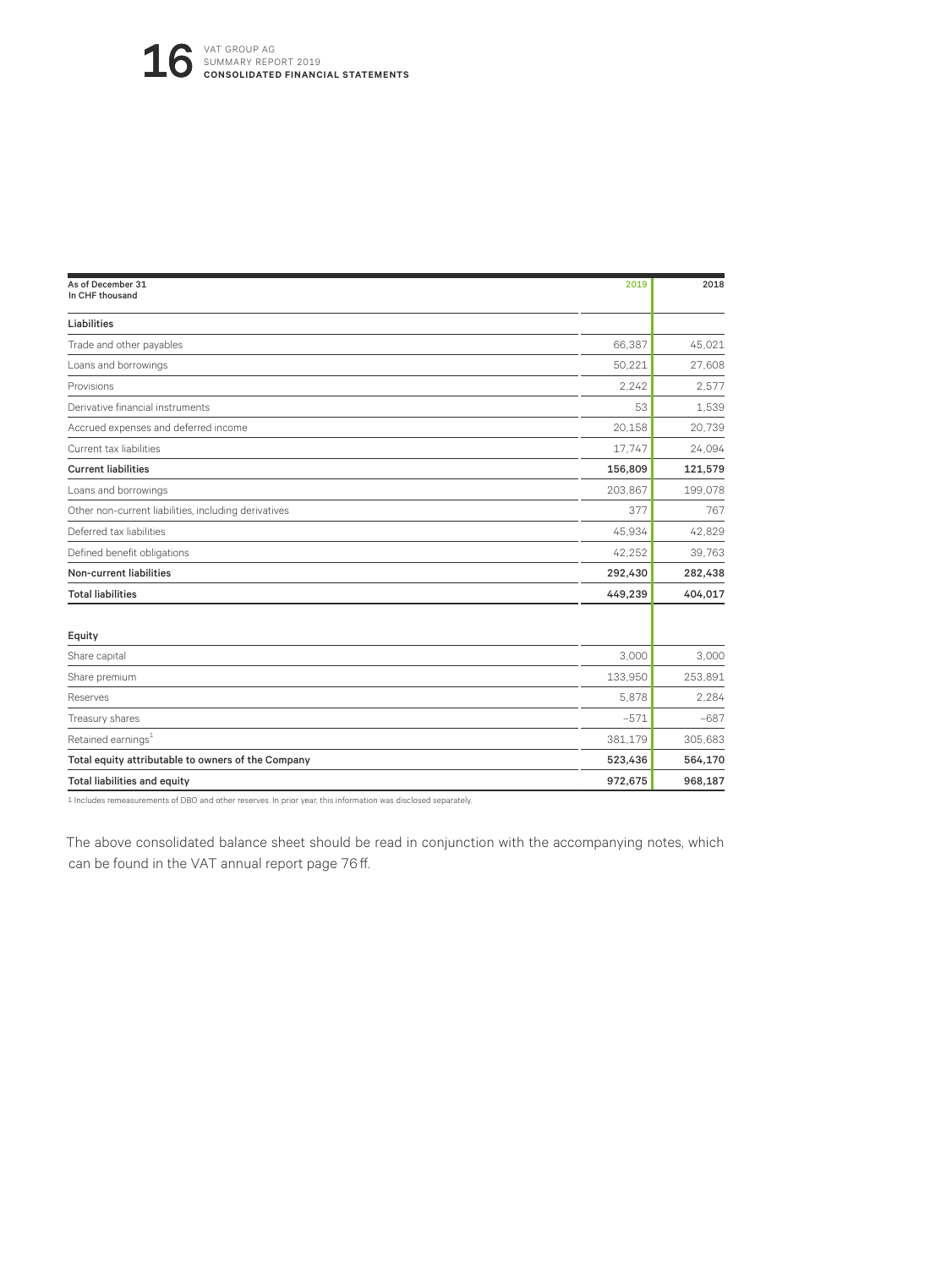## Consolidated statement of changes in equity

| In CHF thousand                                                                       | Share<br>capital | Share<br>premium | Hedging<br>reserves | Translation<br>reserves | Treasury<br>shares | Retained<br>earnings <sup>1</sup> | Total<br>equity |
|---------------------------------------------------------------------------------------|------------------|------------------|---------------------|-------------------------|--------------------|-----------------------------------|-----------------|
| <b>VAT Group AG</b><br>Equity as of 01.01.2018                                        | 3.000            | 373.823          | $-826$              | 2.925                   | $-790$             | 179.845                           | 557,976         |
| Net income attributable to owners<br>of the Company                                   |                  |                  |                     |                         |                    | 135,687                           | 135,687         |
| Total comprehensive income for<br>the period attributable to owners of<br>the Company |                  |                  | $-241$              | 426                     |                    | $-10,395$                         | $-10,209$       |
| Dividend payment                                                                      |                  | $-119.932$       |                     |                         |                    |                                   | $-119.932$      |
| Share-based payments (net of tax)                                                     |                  |                  |                     |                         | 103                | 546                               | 649             |
| Equity as of 31.12.2018                                                               | 3,000            | 253,891          | $-1,067$            | 3,351                   | $-687$             | 305,683                           | 564,170         |
| <b>VAT Group AG</b><br>Equity as of 01.01.2019                                        | 3.000            | 253,891          | $-1,067$            | 3,351                   | $-687$             | 305,683                           | 564,170         |
| Net income attributable to owners<br>of the Company                                   |                  |                  |                     |                         |                    | 74,825                            | 74,825          |
| Total comprehensive income for<br>the period attributable to owners of<br>the Company |                  |                  | 3.730               | $-136$                  |                    | 74                                | 3.668           |
| Dividend payment                                                                      |                  | $-119.941$       |                     |                         |                    |                                   | $-119.941$      |
| Share-based payments (net of tax)                                                     |                  |                  |                     |                         | 116                | 598                               | 714             |
| Equity as of 31.12.2019                                                               | 3.000            | 133,950          | 2.663               | 3.215                   | $-571$             | 381,179                           | 523,436         |

1 Includes remeasurements of DBO and other reserves. In prior year, this information was disclosed separately.

The above consolidated statement of changes in equity should be read in conjunction with the accompanying notes, which can be found in the VAT annual report page 76 ff.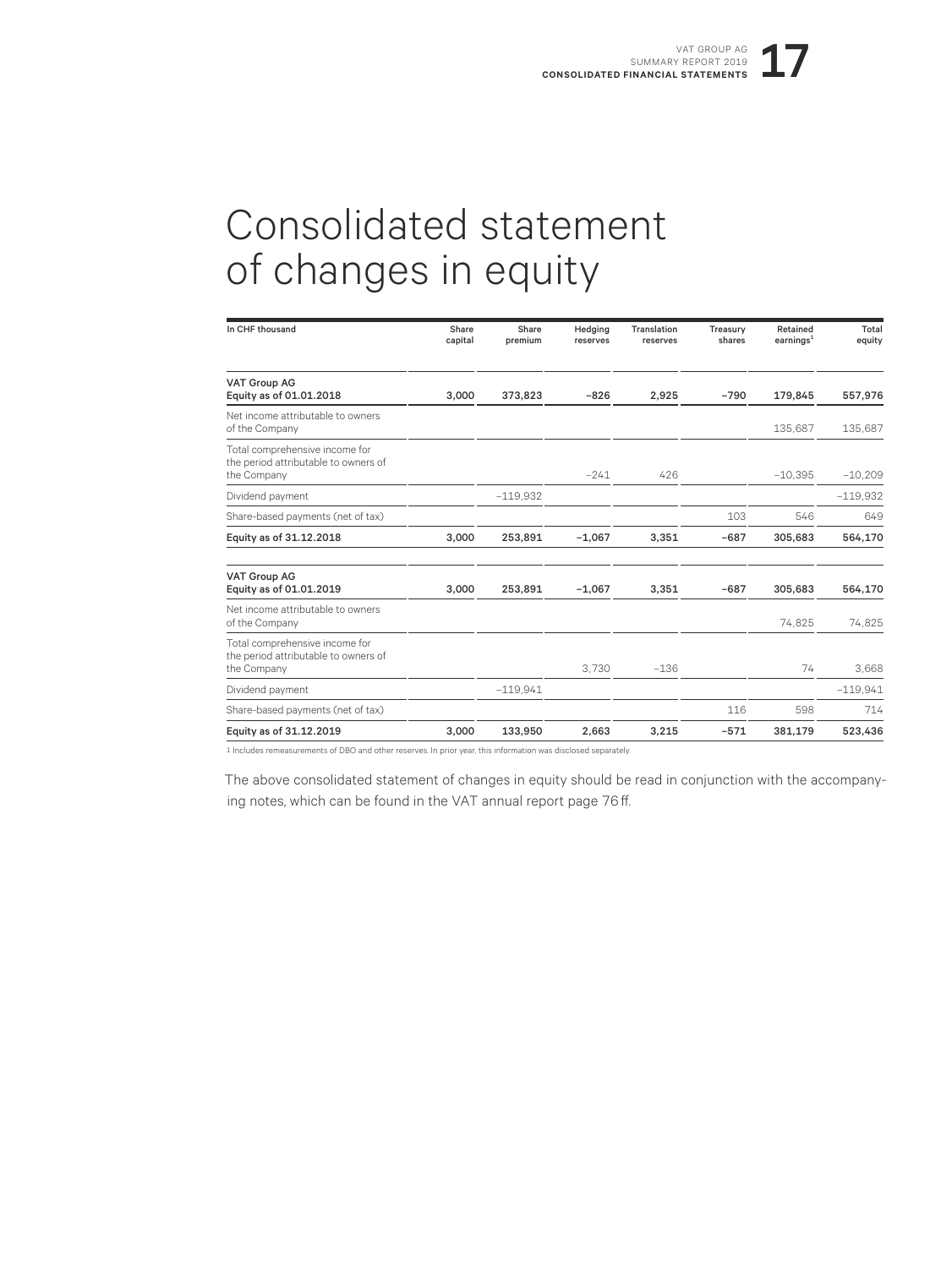## Consolidated statement of cash flows

| January 1-December 31<br>In CHF thousand                     | 2019       | 2018       |
|--------------------------------------------------------------|------------|------------|
| Net income attributable to owners of the Company             | 74,825     | 135,687    |
| Adjustments for:                                             |            |            |
| Depreciation and amortization                                | 46,272     | 35,558     |
| (Profit)/loss from disposal of property, plant and equipment | $-17$      | 166        |
| Change in defined benefit liability                          | 2.552      | $-5$       |
| Net impact from foreign exchange                             | 763        | $-4,410$   |
| Income tax expenses                                          | 24,179     | 30,804     |
| Net finance costs                                            | 8,732      | 13,190     |
| Other non-cash-effective adjustments                         | 328        | 197        |
| Change in trade and other receivables                        | $-8,403$   | 32,459     |
| Change in prepayments and accrued income                     | $-1,330$   | $-446$     |
| Change in inventories                                        | 18,260     | 6.294      |
| Change in trade and other payables                           | 21,752     | $-47,198$  |
| Change in accrued expenses and deferred income               | $-880$     | $-550$     |
| Change in provisions                                         | $-243$     | 779        |
| Cash generated from operations                               | 186,791    | 202,524    |
| Income taxes paid                                            | $-29,052$  | $-30,813$  |
| Cash flow from operating activities                          | 157,739    | 171,711    |
| Purchases of property, plant and equipment                   | $-6,645$   | $-41,953$  |
| Proceeds from sale of property, plant and equipment          | 186        | 230        |
| Purchases of intangible assets                               | $-11,497$  | $-6.245$   |
| Interest received                                            | 101        | 122        |
| Cash flow from investing activities                          | $-17,857$  | $-47,845$  |
| Proceeds from borrowings <sup>1</sup>                        | 110,000    | 223,936    |
| Repayments of borrowings                                     | $-90,000$  | $-214,678$ |
| Repayments of lease liabilities                              | $-2,692$   | ∩          |
| Dividend paid                                                | $-119,941$ | $-119,932$ |
| Interest paid                                                | $-4,502$   | $-4,308$   |
| Other finance expenses paid                                  | $-951$     | $-1,423$   |
| Cash flow from financing activities                          | $-108,086$ | $-116,406$ |
| Net increase/(decrease) in cash and cash equivalents         | 31,796     | 7,460      |
| Cash and cash equivalents at beginning of period             | 79,063     | 72,021     |
| Effect of movements in exchange rates on cash held           | $-1,036$   | $-418$     |
| Cash and cash equivalents at end of period                   | 109,822    | 79,063     |

1 Includes financing costs in the amount of CHF 0.0 million (prior year: CHF 1.1 million)

The above consolidated statement of cash flows should be read in conjunction with the accompanying notes, which can be found in the VAT annual report page 76 ff.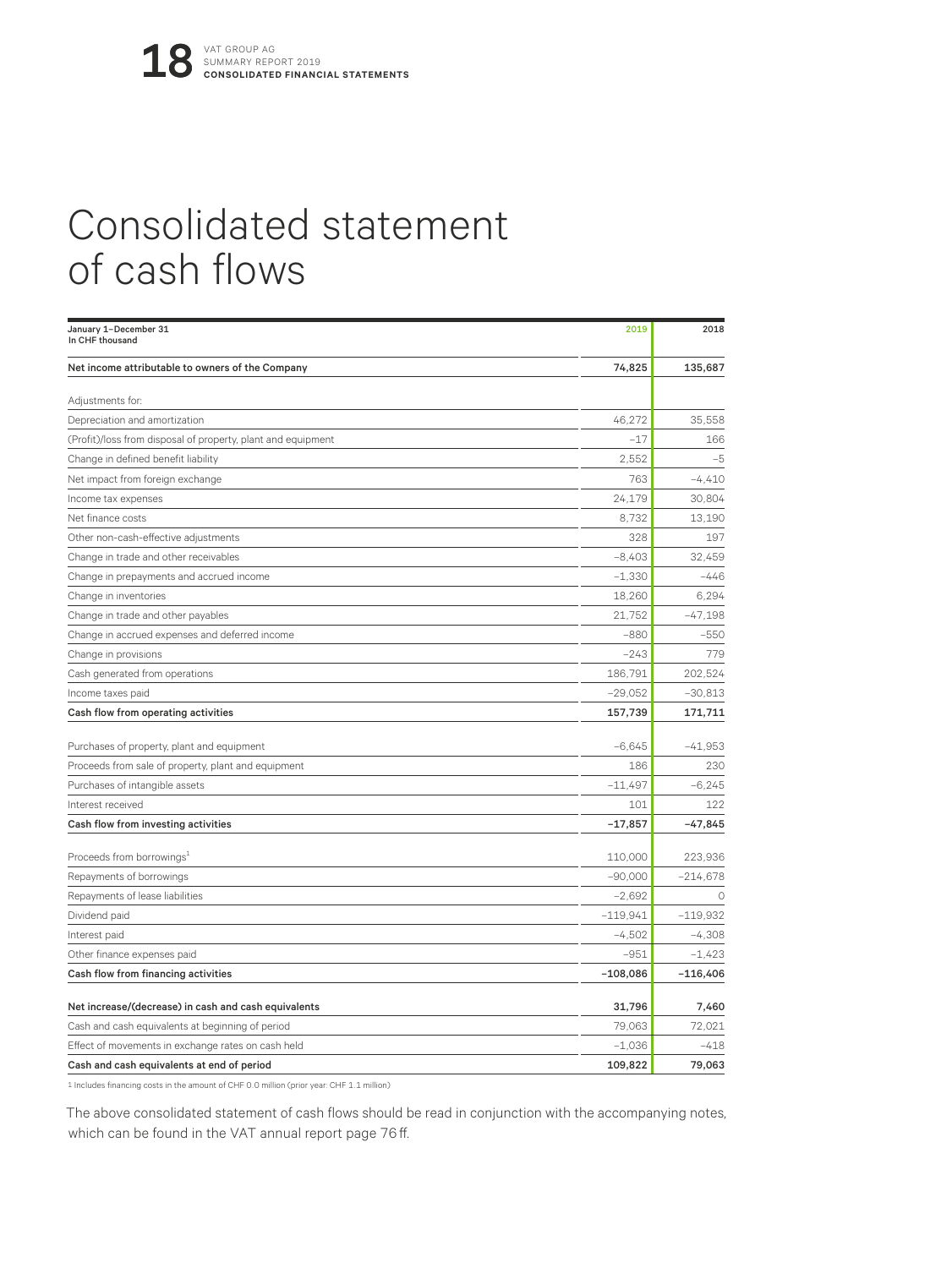## Statutory financial statements VAT Group AG for the financial year from January 1 to December 31, 2019

## Balance sheet

| As of December 31<br>In CHF thousand                               | 2019    | 2018     |
|--------------------------------------------------------------------|---------|----------|
| Assets                                                             |         |          |
| Cash and cash equivalents                                          | 306     | 439      |
| Other receivables due from third parties                           | 81      | 55       |
| Prepayments and accrued income                                     | 687     | 707      |
| <b>Current assets</b>                                              | 1,074   | 1,201    |
| Financial assets                                                   | 1,650   | 2,282    |
| Loans granted to companies in which the entity holds an investment | 115,153 | 39,950   |
| Investments in subsidiaries                                        | 502,850 | 502,850  |
| Non-current assets                                                 | 619,653 | 545,082  |
| <b>Total assets</b>                                                | 620,727 | 546,284  |
| Liabilities                                                        |         |          |
| Short-term interest-bearing liabilities due to third parties       | 49,188  | 29,600   |
| Other payables                                                     | 616     | 477      |
| Short-term provisions                                              | 140     | $\Omega$ |
| Accrued expenses and deferred income                               | 2,980   | 2,852    |
| <b>Current liabilities</b>                                         | 52,923  | 32,929   |
| Long-term interest-bearing liabilities                             | 200,000 | 200,000  |
| Non-current liabilities                                            | 200,000 | 200,000  |
| <b>Total liabilities</b>                                           | 252,923 | 232,929  |
| Equity                                                             |         |          |
| Share capital                                                      | 3,000   | 3,000    |
| Legal capital reserves:                                            |         |          |
| - Reserves from capital contributions                              | 135,313 | 255,254  |
| - Other capital reserves                                           | 3,682   | 3,682    |
| Accumulated gains:                                                 |         |          |
| - Profit/loss brought forward                                      | 52,105  | $-7,351$ |
| - Gain for the period                                              | 174,274 | 59,457   |
| Treasury shares                                                    | $-571$  | $-687$   |
| Total equity attributable to owners of the Company                 | 367,804 | 313,355  |
| <b>Total liabilities and equity</b>                                | 620,727 | 546,284  |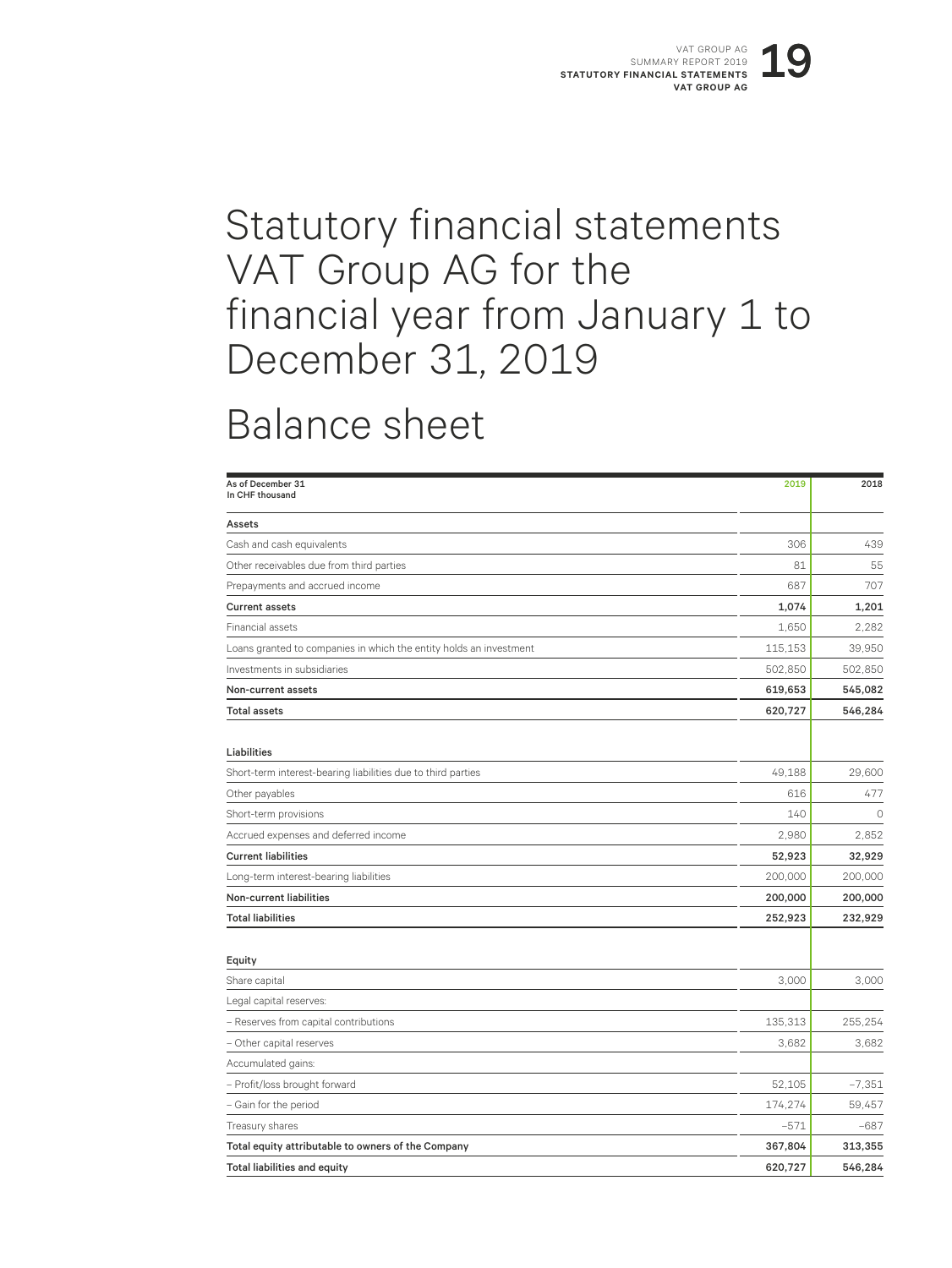![](_page_19_Picture_0.jpeg)

#### Income statement

| January 1-December 31<br>In CHF thousand | 2019     | 2018     |
|------------------------------------------|----------|----------|
| Dividend income                          | 179,800  | 64,891   |
| Interest income                          | 2,299    | 2,527    |
| Other financial income                   | 573      | 993      |
| <b>Total income</b>                      | 182,672  | 68,411   |
| Interest expenses                        | $-4,355$ | $-5,065$ |
| Other financial expenses                 | $-1,456$ | $-1,167$ |
| Personnel expenses                       | $-995$   | $-1.010$ |
| Other operating expenses                 | $-1.454$ | $-1,712$ |
| <b>Total expenses</b>                    | $-8,259$ | $-8,954$ |
| Direct tax                               | $-140$   | $\circ$  |
| Gain for the period                      | 174,274  | 59,457   |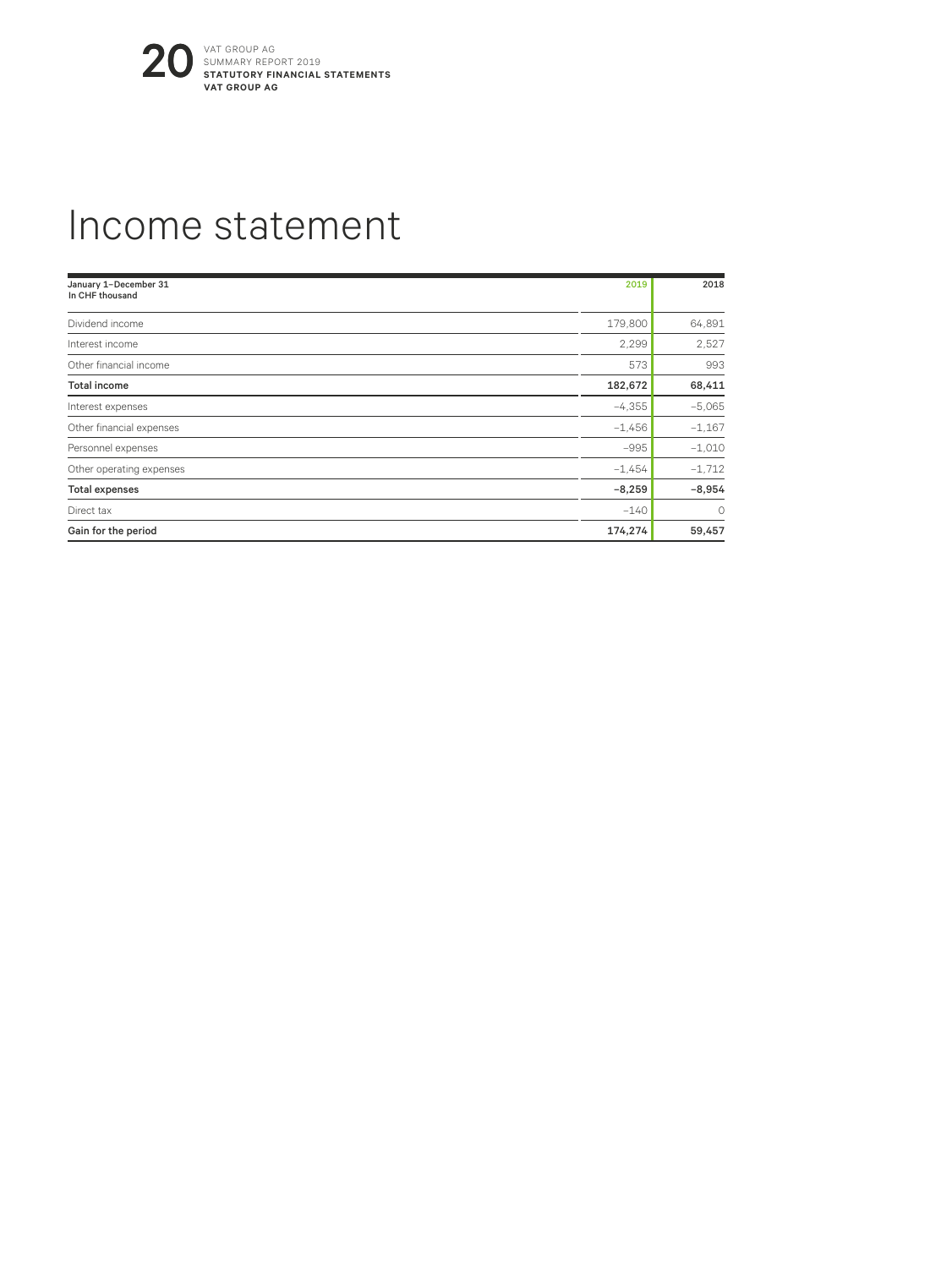#### **Proposed appropriation of available earnings**

Proposal for the appropriation of available earnings by the Board of Directors to the General Meeting:

#### **Appropriation of available earnings as proposed by the Board of Directors**

| In CHF thousand         | 2019    |
|-------------------------|---------|
| Balance brought forward | 52,105  |
| Gain for the period     | 174.274 |
| Total accumulated gains | 226,379 |

The Board of Directors proposes to the General Meeting the following appropriation of available earnings:

| In CHF thousand                               | 2019      |
|-----------------------------------------------|-----------|
| Dividend payment                              | $-60.000$ |
| Total accumulated gains to be carried forward | 166,379   |

#### **Appropriation of reserves from capital contributions**

| In CHF thousand                                             | 2019      |
|-------------------------------------------------------------|-----------|
| Reserves from capital contributions as of 31.12.2019        | 135.254   |
| Dividend payment out of reserves from capital contributions | $-60.000$ |
| Reserves from capital contributions carried forward         | 75.254    |

The Board of Directors proposes to the General Meeting to pay a dividend of CHF 120 million, half from accumulated gains and half from the reserves from capital contributions.

The number of shares with dividend rights will change if the number of own shares held by VAT Group AG changes. The Board of Directors may therefore adapt the total amount of the proposed dividend to the number of shares with dividend rights at the General Meeting.

## Financial Calendar

| Date                     | Event                       |  |
|--------------------------|-----------------------------|--|
| 2020                     |                             |  |
| Thursday, April 16, 2020 | Q1 2020 trading update      |  |
| Tuesday, April 28, 2020  | VAT Capital Markets Day     |  |
| Thursday, May 14, 2020   | Annual General Meeting 2020 |  |
| Thursday, August 6, 2020 | Half-year results 2020      |  |
| Friday, October 16, 2020 | Q3 2020 trading update      |  |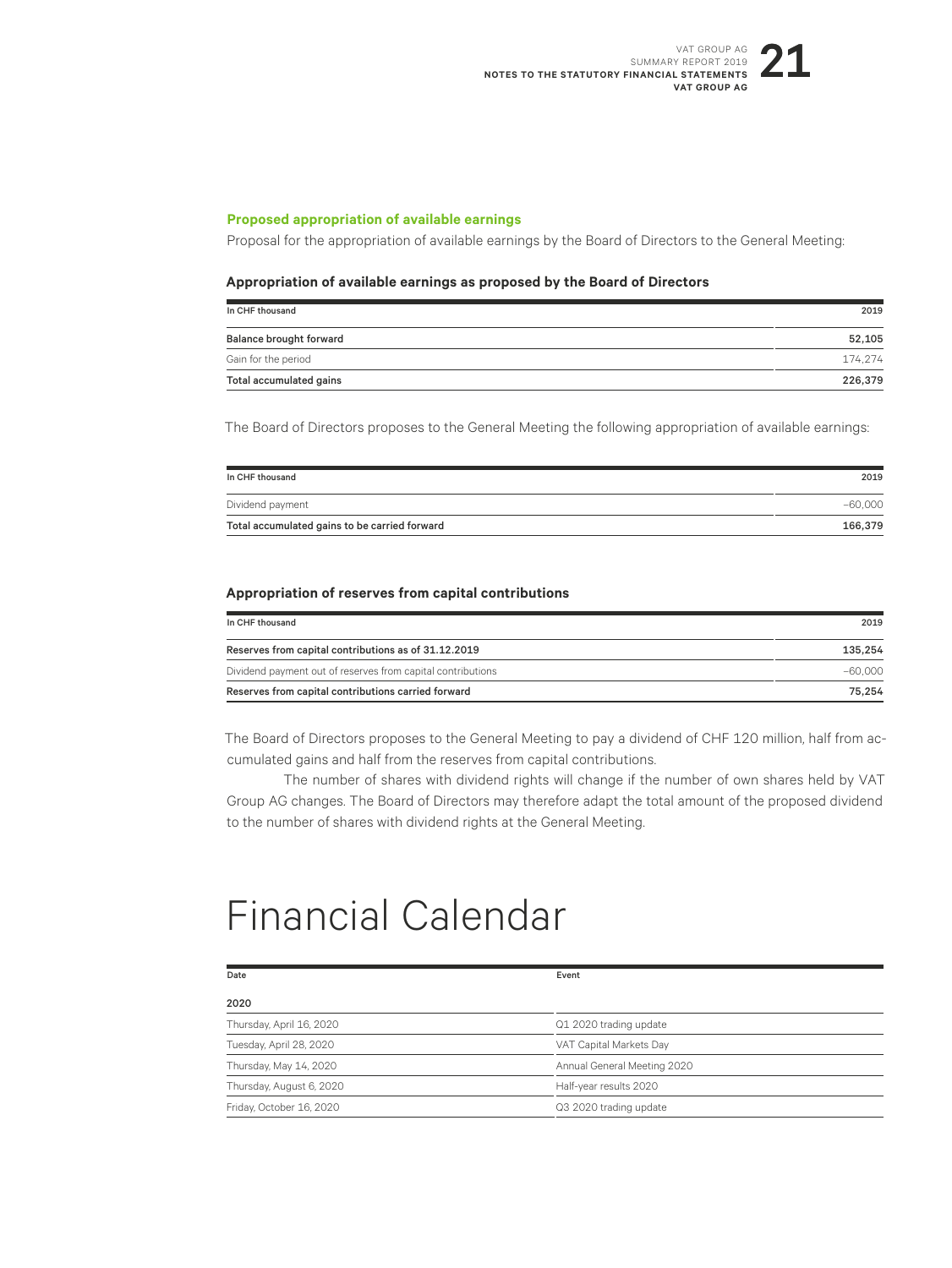# Contact

This condensed report is published in both German and English. The English print version of VAT Group AG's annual report is legally binding. VAT Group AG's consolidated financial statements are prepared in accordance with International Financial Reporting Standards (IFRS).

For further information please contact: VAT Group AG Seelistrasse 1 9469 Haag T +41 81 771 61 61 www.vatvalve.com

Corporate Communications & Investor Relations Michel R. Gerber T +41 81 772 42 55 investors@vat.ch

#### **Forward-looking Statement**

Forward-looking statements contained herein are qualified in their entirety as there are certain factors that could cause results to differ materially from those anticipated. Any statements contained herein that are not statements of historical fact (including statements containing the words "believes," "plans," "anticipates," "expects," "estimates" and similar expressions) should be considered to be forward-looking statements. Forward-looking statements involve inherent known and unknown risks, uncertainties and contingencies because they relate to events and depend on circumstances that may or may not occur in the future and may cause the actual results, performance or achievements of the company to be materially different from those expressed or implied by such forward-looking statements. Many of these risks and uncertainties relate to factors that are beyond the company's ability to control or estimate precisely, such as future market conditions, currency fluctuations, the behavior of other market participants, the performance, security and reliability of the company's information technology systems, political, economic and regulatory changes in the countries in which the company operates or in economic or technological trends or conditions. As a result, investors are cautioned not to place undue reliance on such forward-looking statements.

Except as otherwise required by law, VAT disclaims any intention or obligation to update any forward-looking statements as a result of developments occurring after the date of this report.

Concept/Design/Production Linkgroup AG, Zurich

Print Printlink, Zurich

Publishing plattform: PublishingSuite® Linkgroup AG, Zurich

This condensed report is printed on FSC-certified paper.

![](_page_21_Picture_11.jpeg)

**Climate neutral** Print product ClimatePartner.com/11665-1703-1002